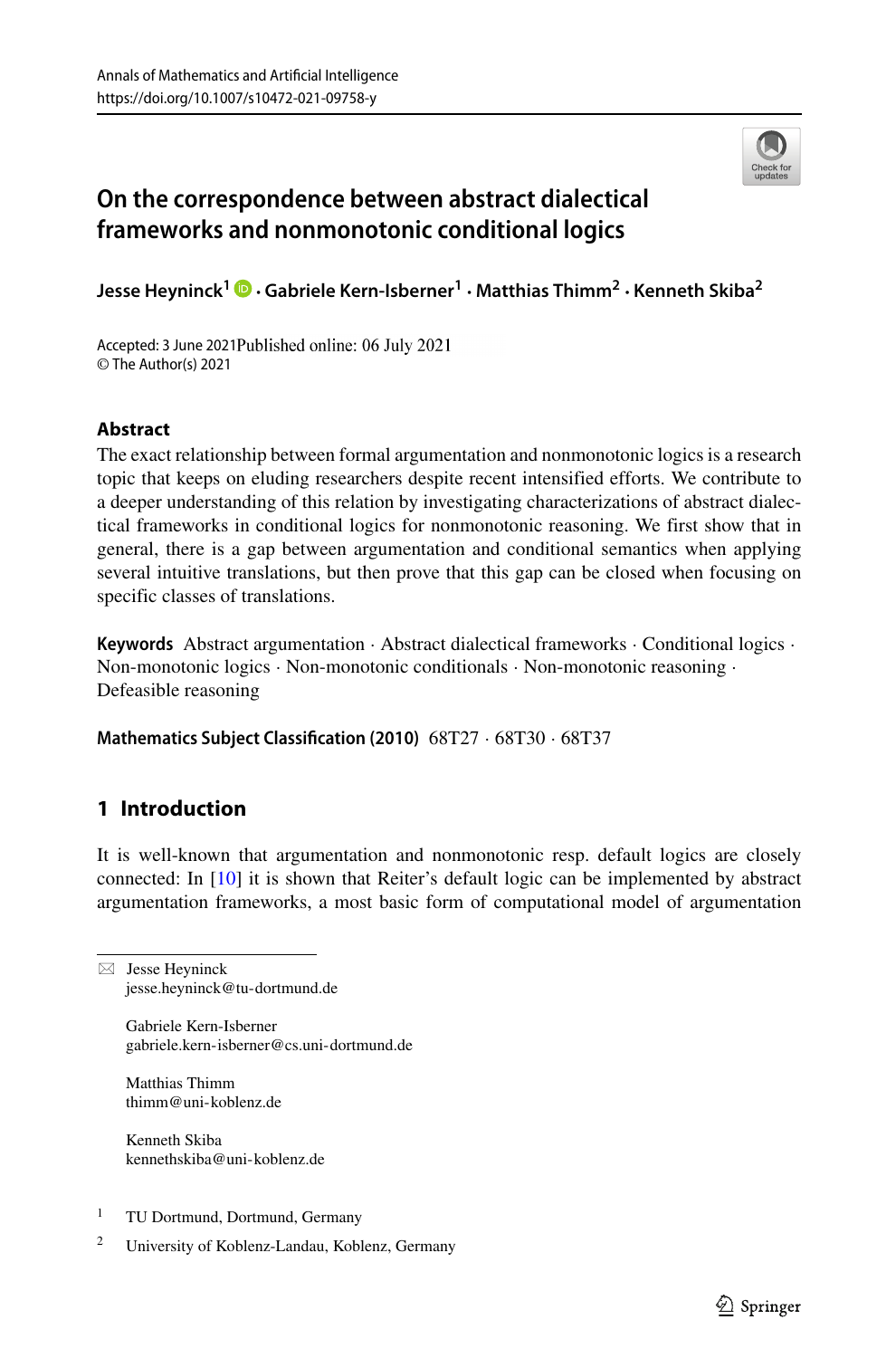to which many existing approaches to formal argumentation refer. On the other hand, it is clear that argumentation allows for nonmonotonic, defeasible reasoning, and in [\[30\]](#page-24-0) computational models of argumentation are assessed by formal properties that have been adapted from nonmonotonic logics. Nevertheless, argumentation and nonmonotonic reasoning are perceived as two different fields which do not subsume each other, and indeed, often attempts to transform reasoning systems from one side into systems of the other side have been revealing gaps that could not be closed (cf., e.g., [\[15,](#page-23-1) [17,](#page-23-2) [21,](#page-23-3) [34\]](#page-24-1)). While one might argue that this is due to the seemingly richer, dialectical structure of argumentation, in the end the evaluation of arguments often boils down to comparing arguments with their attackers, and comparing degrees of belief is a basic operation in qualitative nonmonotonic reasoning. Therefore, in spite of the abundance of existing work studying connections between the two fields, the true nature of the relationship between argumentation and nonmonotonic reasoning has not been fully understood.

We aim at deepening the understanding of the relationships between argumentation and nonmonotonic logics and establishing a theoretical basis for integrative approaches by focusing on most fundamental approaches on either side: *Abstract Dialectical Frameworks* (ADFs) [\[7\]](#page-23-4) for argumentation, and *Conditional Logics*[1](#page-1-0) (CL) [\[28,](#page-24-2) [31\]](#page-24-3) for nonmonotonic logics. ADFs are an approach to formal argumentation, which subsumes many other argumentative formalisms in a generic, logic-based way. On the side of nonmonotonic logics, conditionals have been shown (and often used) to implement nonmonotonic inferences and provide expressive formalisms to represent knowledge bases; some of the most popular nonmonotonic inference systems (e. g., system  $Z$  [\[13\]](#page-23-5)) make use of conditionals. Both ADFs and CL can be considered as high-level formalisms implementing properly the basic nature of the respective field without being restricted too much by subtleties of specific approaches, and both are based on 3-valued logics.

In this paper we investigate the correspondence between abstract dialectical frameworks and conditional logic. Syntactically, both frameworks focus on pairs of objects such as  $(\phi, \psi)$ . In conditional logic, these pairs are interpreted as conditionals with the informal meaning "if  $\phi$  is true then, usually,  $\psi$  is true as well" and written as  $(\psi | \phi)$ . In abstract dialectical frameworks, these pairs are interpreted as acceptance conditions, and interpreted as "if  $\phi$  is accepted then  $\psi$  is accepted as well". The resemblance of these informal interpretations is striking, but both approaches use fundamentally different semantics to formalise these interpretations. In this paper, we use this syntactical similarities as the basis of a comparison between abstract dialectical frameworks and conditional logics. In more detail, here we ask the question of whether, and how we can interpret abstract dialectical frameworks in terms of conditional logic so that acceptance in the argumentative system is defined by a nonmonotonic inference relation based on conditionals. We continue work from [\[22\]](#page-23-6) by considering several translations of ADFs into conditional knowledge bases and applying conditional inference relations based on *ordinal conditional frameworks* [\[31\]](#page-24-3), including the Z-inference relation [\[13\]](#page-23-5), to these knowledge bases. We first show that there is a gap between argumentation and conditional semantics when applying several intuitive translations, but then define a class of translations that are *OCF-adequate* or *Z-adequate*—i. e.

<span id="page-1-0"></span><sup>&</sup>lt;sup>1</sup>In this paper, we set out to compare argumentation with conditional logics for non-monotonic reasoning. There are many other logics for conditionals around, which formalise different kinds of monotonic conditional reasoning, see e.g. [\[2\]](#page-23-7) for an overview. The conditionals we employ are a well-accepted formalism, which is, however, based on a rather restricted syntax when compared to monotonic conditional logics. For example, these conditionals for non-monotonic reasoning are not allowed to be nested or occur in complex formulas.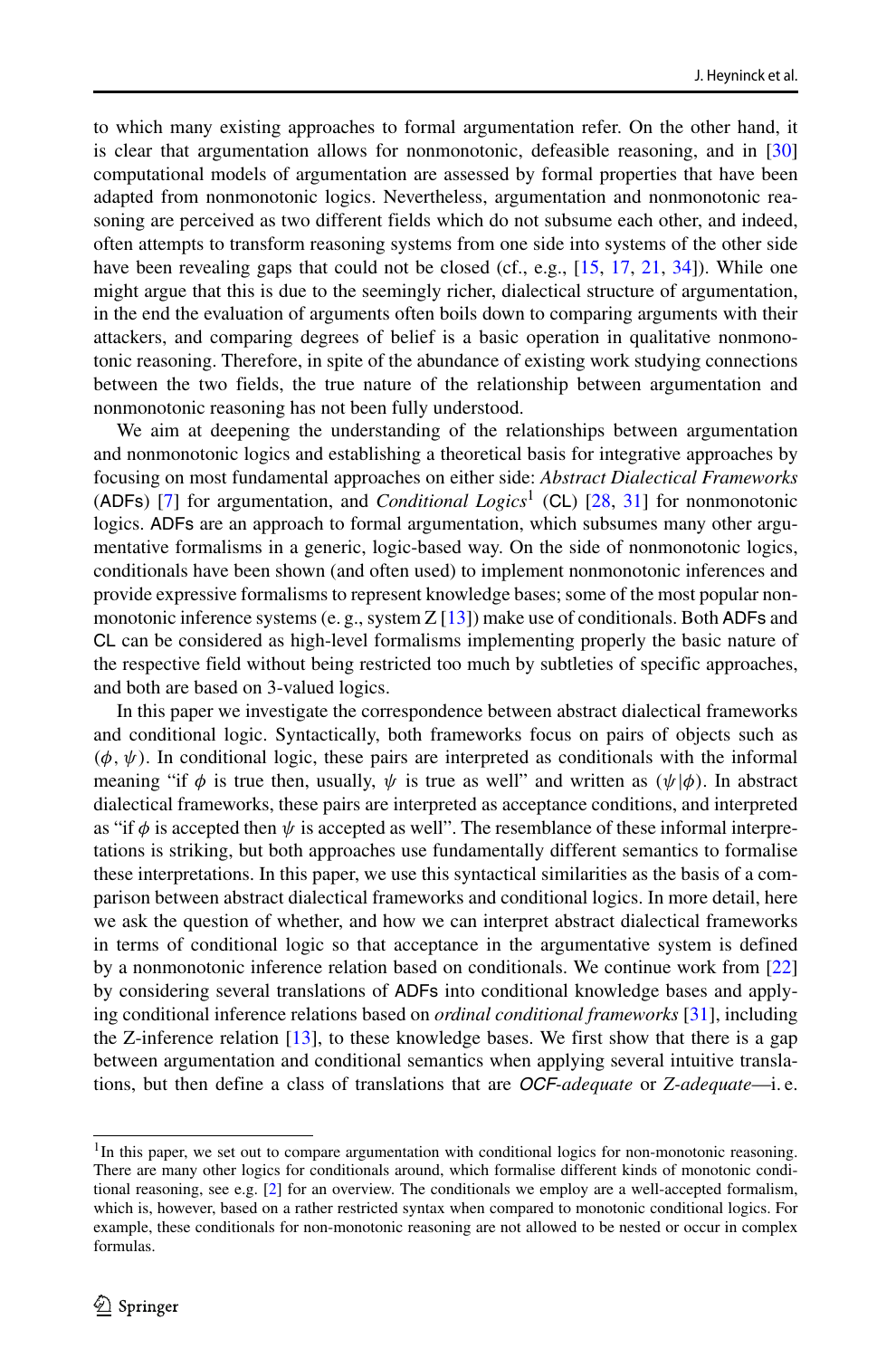they preserve the semantics, see Section [3](#page-7-0) for the formal definition—for the 2-valued model semantics of ADFs, and for other semantics under certain conditions on the ADFs. Furthermore, we show that none of the translations studied in this paper are Z-adequate for the grounded semantics and for the preferred and stable semantics in general. We furthermore show that our translations satisfy several desirable properties for translations between formalisms for knowledge representation.

The results in this paper are a substantially extended and revised version of the paper [\[15\]](#page-23-1). The main contributions beyond [\[15\]](#page-23-1) are: (1) a new standard of evaluation, dubbed *OCF-adequacy* (Definition 6); (2) two additional translations  $\Theta_6$  and  $\Theta_7$  (cf. Section [3\)](#page-7-0); (3) an in-depth study of the consistency of the translations (Section [4.2\)](#page-11-0); (4) additional results on the *Z*- and OCF-adequacy of our translations w.r.t. all of the well-known ADF-semantics (Section  $5$  and  $6$ ).

**Outline of this paper** After stating all the necessary preliminaries in Section [2](#page-2-0) on propositional logic (Section [2.1\)](#page-2-1), nonmonotonic conditionals (Section [2.2\)](#page-3-0) and abstract dialectical argumentation (Section [2.3\)](#page-4-0). Then we investigate a family of translations from ADFs into conditional knowledge bases by first introducing the translations and defining OCF- and Z-adequacy for such translations (Section [3\)](#page-7-0), after which we investigate the translations indepth. In more detail, in Section [4](#page-10-0) we study the OCF- and *Z*-adequacy of the translations under the two-valued model semantics by investigating *Z*-adequacy (Section [4.1\)](#page-10-1), consistency of the translations (Section [4.2\)](#page-11-0) and making some remarks on OCF-adequacy w.r.t. two-valued semantics (Section [4.3\)](#page-15-0). Thereafter, we investigate the Z- and OCF-adequacy w.r.t. the stable and preferred semantics (Section [5\)](#page-17-0) and w.r.t. the grounded semantics (Section [6\)](#page-19-0). Several properties of the translations presented in this paper are discussed in Section [7.](#page-20-0) We finally discuss related work in Section [8](#page-21-0) before concluding (Section [9\)](#page-22-0).

# <span id="page-2-0"></span>**2 Preliminaries**

In the following, we we briefly recall some general preliminaries on propositional logic, as well as technical details on conditional logic and ADFs [\[7\]](#page-23-4).

#### <span id="page-2-1"></span>**2.1 Propositional logic**

For a set At of atoms let  $\mathcal{L}(A t)$  be the corresponding propositional language constructed using the usual connectives  $\land$  (*and*),  $\lor$  (*or*),  $\neg$  (*negation*) and  $\rightarrow$  (*material implication*). A (classical) *interpretation* (also called *possible world*) *ω* for a propositional language L*(*At*)* is a function  $\omega$  : At  $\rightarrow$  {T, F}. Let  $\Omega$ (At) denote the set of all interpretations for At. We simply write  $\Omega$  if the set of atoms is implicitly given. An interpretation  $\omega$  *satisfies* (or is a *model* of) an atom  $a \in$  At, denoted by  $\omega \models a$ , if and only if  $\omega(a) = T$ . The satisfaction relation  $\models$  is extended to formulas as usual. As an abbreviation we sometimes identify an interpretation  $\omega$  with its *complete conjunction*, i.e., if  $a_1, \ldots, a_n \in \mathsf{At}$  are those atoms that are assigned  $\mathsf{T}$ by  $\omega$  and  $a_{n+1}, \ldots, a_m \in$  At are those propositions that are assigned F by  $\omega$  we identify  $\omega$ by  $a_1 \ldots a_n \overline{a_{n+1}} \ldots \overline{a_m}$  (or any permutation of this). For example, the interpretation  $\omega_1$  on  ${a, b, c}$  with  $\omega_1(a) = \omega_1(c) = T$  and  $\omega_1(b) = F$  is abbreviated by  $a\overline{bc}$ . For  $\Phi \subseteq \mathcal{L}(At)$ we also define  $\omega \models \Phi$  if and only if  $\omega \models \phi$  for every  $\phi \in \Phi$ . Define the set of models  $Mod(X) = \{ \omega \in \Omega(\mathsf{At}) \mid \omega \models X \}$  for every formula or set of formulas *X*. A formula or set of formulas  $X_1$  *entails* another formula or set of formulas  $X_2$ , denoted by  $X_1 \vdash X_2$ , if  $Mod(X_1) \subseteq Mod(X_2)$ .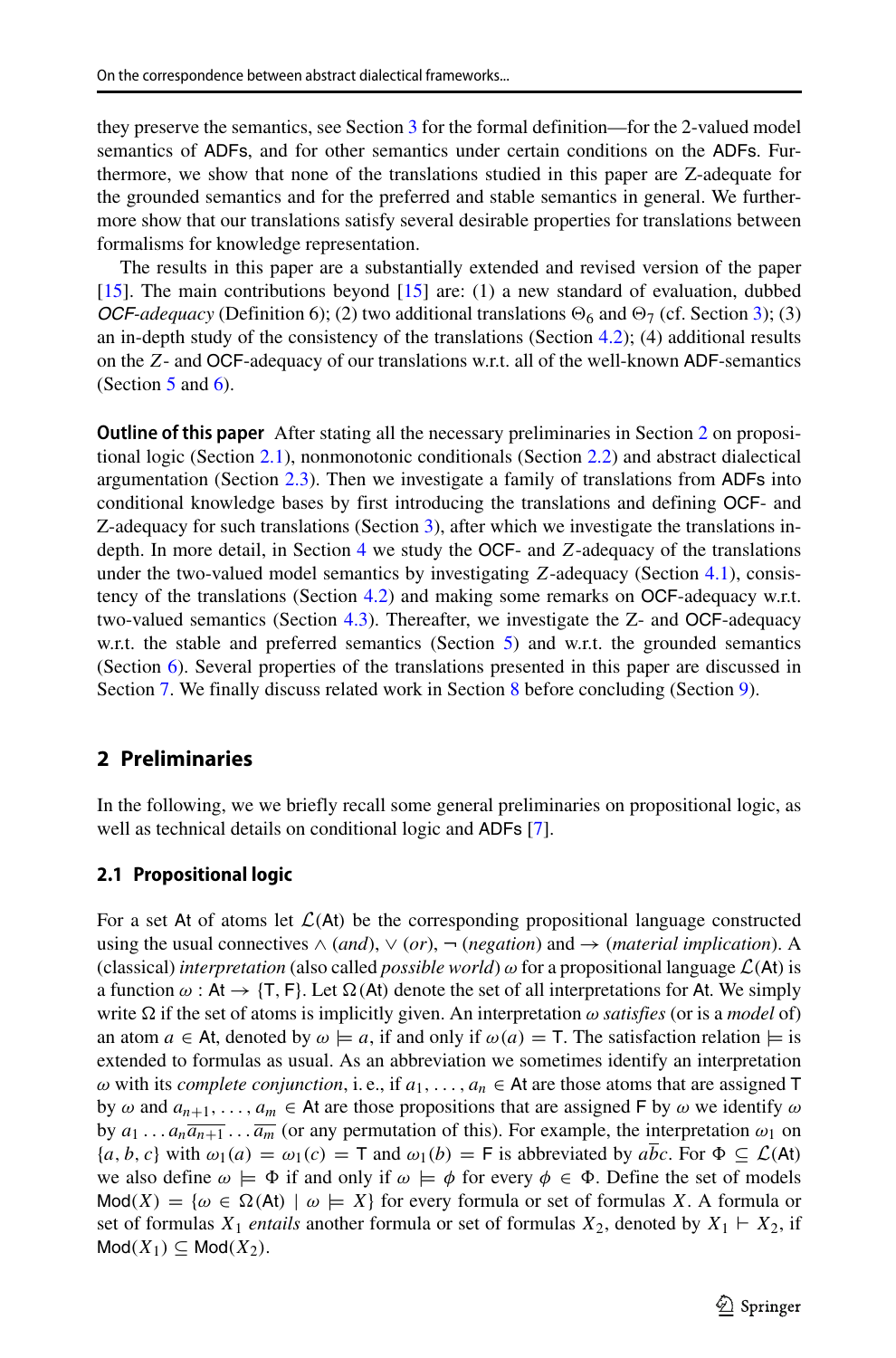#### <span id="page-3-0"></span>**2.2 Reasoning with nonmonotonic conditionals**

There are many different conditional logics (cf., e.g.,  $[23, 28]$  $[23, 28]$  $[23, 28]$ ), we will just use basic properties of conditionals that are common to many conditional logics and are especially important for nonmonotonic reasoning: Basically, we follow the approach of de Finetti ([\[11\]](#page-23-9)) who considered conditionals as *generalized indicator functions* for possible worlds resp. propositional interpretations *ω*:

$$
((\psi|\phi))(\omega) = \begin{cases} 1 & \colon & \omega \models \phi \land \psi \\ 0 & \colon & \omega \models \phi \land \neg \psi \\ u & \colon & \omega \models \neg \phi \end{cases} \tag{1}
$$

where *u* stands for *unknown* or *indeterminate*. In other words, a possible world *ω verifies* a conditional  $(\psi | \phi)$  iff it satisfies both antecedent  $\phi$  and conclusion  $\psi$  ( $(\psi | \phi)(\omega) = 1$ ); it *falsifies, or violates* it iff it satisfies the antecedence but not the conclusion  $((\psi | \phi)(\omega) = 0)$ ; otherwise the conditional is *not applicable*, i. e., the interpretation does not satisfy the antecedence  $((\psi | \phi)(\omega) = u)$ . We say that  $\omega$  *satisfies* a conditional  $(\psi | \phi)$  iff it does not falsify it, i. e., iff  $\omega$  satisfies its *material counterpart*  $\phi \to \psi$ . Hence, conditionals are threevalued logical entities and thus extend the binary setting of classical logics substantially in a way that is compatible with the probabilistic interpretation of conditionals as conditional probabilities. Such a conditional *(ψ*|*φ)* can be accepted as plausible if its verification *φ* ∧*ψ* is more plausible than its falsification  $\phi \land \neg \psi$ , where plausibility is often modelled by a total preorder on possible worlds. This is in full compliance with nonmonotonic inference relations  $\phi \sim \psi$  [\[27\]](#page-24-4) expressing that from  $\phi$ ,  $\psi$  may be plausibly/defeasibly derived. An obvious implementation of total preorders are *ordinal conditional functions (OCFs)*, (also called *ranking functions*)  $\kappa : \Omega \to \mathbb{N} \cup \{\infty\}$  [\[31\]](#page-24-3). They express degrees of (im)plausibility of possible worlds and propositional formulas  $\phi$  by setting  $\kappa(\phi) := \min{\kappa(\omega) \mid \omega \models \phi}$ . OCFs *κ* provide a particularly convenient formal environment for nonmonotonic and conditional reasoning, allowing for simply expressing the acceptance of conditionals and nonmonotonic inferences via stating that  $(\psi | \phi)$  is accepted by  $\kappa$  iff  $\phi \vdash_{\kappa} \psi$  iff  $\kappa(\phi \land \psi) < \kappa(\phi \land \neg \psi)$ , implementing formally the intuition of conditional acceptance based on plausibility mentioned above. For an OCF *κ*, *Bel(κ)* denotes the propositional beliefs that are implied by all most plausible worlds, i. e. *Bel* ( $\kappa$ ) = { $\phi$  |  $\forall \omega \in \kappa^{-1}(0)$  :  $\omega \models \phi$ }. We denote with CL the framework of reasoning from conditional knowledge bases based on OCFs.

Specific examples of ranking models are system Z yielding the inference relation  $\vdash$ <sub>Z</sub> [\[13\]](#page-23-5) and c-representations [\[20\]](#page-23-10). We focus on system *Z* defined as follows. A conditional  $(\psi | \phi)$  is tolerated by a finite set of conditionals  $\Delta$  if there is a possible world  $\omega$  with  $(\psi | \phi)(\omega) = 1$  and  $(\psi' | \phi')(\omega) \neq 0$  for all  $(\psi' | \phi') \in \Delta$ , i.e.  $\omega$  verifies  $(\psi | \phi)$  and does not falsify any (other) conditional in  $\Delta$ . The Z-partitioning  $(\Delta_0, \ldots, \Delta_n)$  of  $\Delta$  is defined as:

 $\Delta_0 = {\delta \in \Delta \mid \Delta \text{ tolerates } \delta};$ 

 $\Delta_1, \ldots, \Delta_n$  is the Z-partitioning of  $\Delta \setminus \Delta_0$ .

For  $\delta \in \Delta$  we define:  $Z_{\Delta}(\delta) = i$  iff  $\delta \in \Delta_i$  and  $(\Delta_0, \ldots, \Delta_n)$  is the Z-partioning of  $\Delta$ . Finally, the ranking function  $κ^Z_\Delta$  is defined via:  $κ^Z_\Delta$  (ω) = max{*Z*(δ) | δ(ω) = 0, δ ∈ Δ} + 1, with max  $\emptyset = -1$ . We can now define  $\Delta \vdash_Z \phi$  iff  $\phi \in Bel(\kappa_{\Delta}^Z)$ . Below the following results about system Z will prove useful:

**Lemma 1**  $\omega \notin (\kappa_{\Delta}^Z)^{-1}(0)$  *iff*  $\delta(\omega) = 0$  *for some*  $\delta \in \Delta$ *.*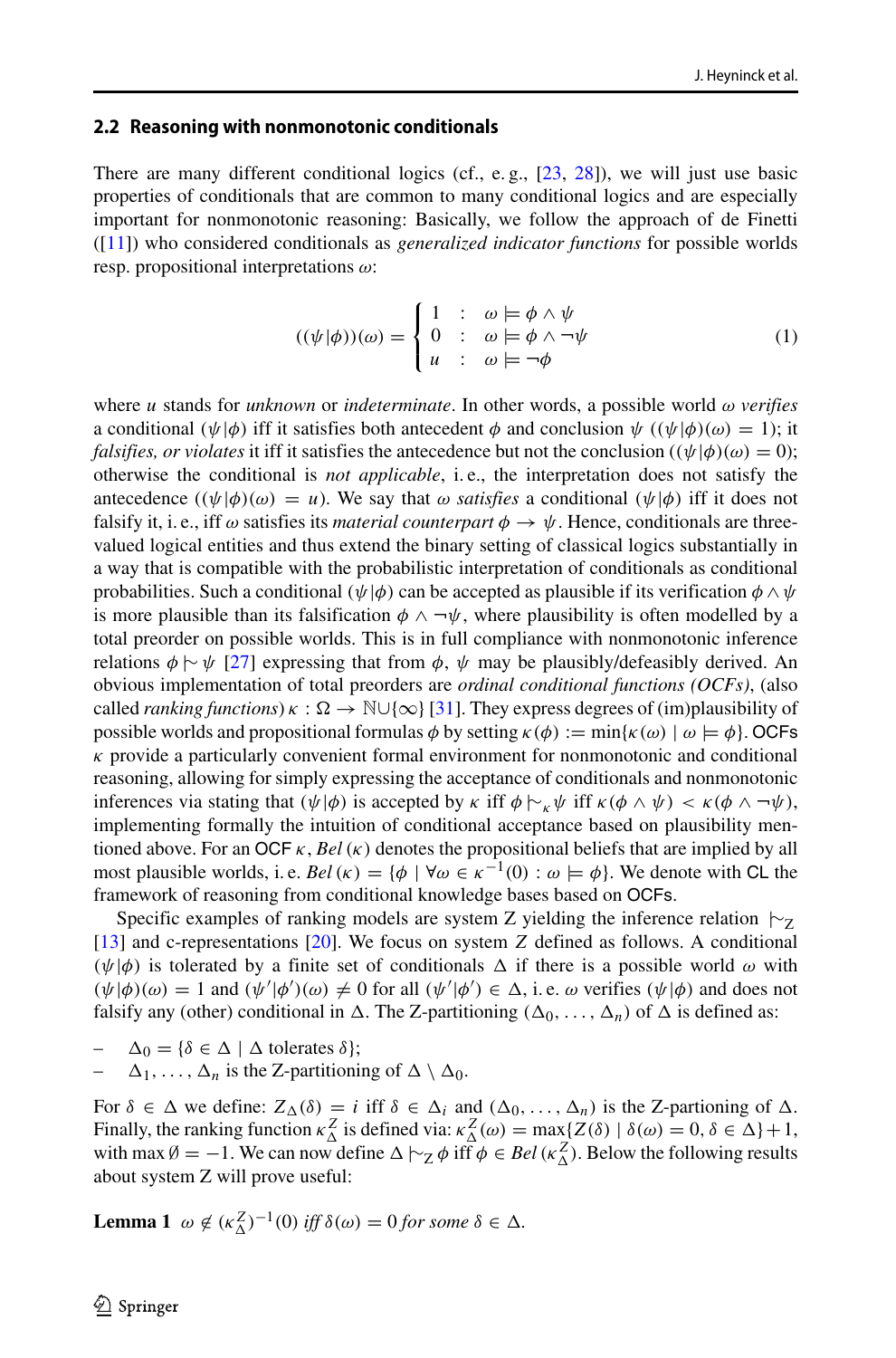*Proof* This follows immediately in view of the fact that  $\omega \in (\kappa_{\Delta}^Z)^{-1}(0)$  iff  $\delta(\omega) \neq 0$  for every  $\delta \in \Delta$ .

**Theorem 1** ([\[13\]](#page-23-5), Theorem 4)  $\Delta$  *is consistent iff in every non-empty subset*  $\Delta' \subseteq \Delta$  *there exists a rule tolerated by*  $\Delta'$ .

*Example 1* Let  $\Delta = \{(b|\neg a), (a|\neg b), (c|\neg a \vee \neg b)\}$ . For this set of conditionals,  $\Delta = \Delta_0$ and therefore we have:

| $\omega$                | $\omega$                                        | $\omega$                | ĸ. | $\omega$                                                   |  |
|-------------------------|-------------------------------------------------|-------------------------|----|------------------------------------------------------------|--|
| abc<br>$\overline{a}bc$ | $ab\overline{c}$<br>$\overline{a}b\overline{c}$ | abc<br>$\overline{a}bc$ |    | $ab\overline{c}$<br>$\overline{a}\overline{b}\overline{c}$ |  |

Thus,  $(\kappa_{\Delta}^{Z})^{-1}(0) = \{abc, ab\bar{c}, a\bar{b}c, \bar{a}bc\}$ . This means that, for example,  $\Delta \vdash_{Z} a \lor b$  and  |∼<sup>Z</sup> *c*.

### <span id="page-4-0"></span>**2.3 Abstract dialectical frameworks**

We now recall some technical details on ADFs following loosely the notation from [\[7\]](#page-23-4). We can depict an ADF *D* as a directed graph whose nodes represent statements or arguments which can be accepted or not. With links we represent dependencies between nodes. A node *s* is dependant on the status of the nodes with a direct link to *s*, denoted parent nodes  $par_D(s)$ . With an acceptance function  $C_s$  we define the cases when the statement *s* can be accepted (truth value  $\top$ ), depending on the acceptance status of its parents in *D*.

An ADF *D* is a tuple  $D = (S, L, C)$  where *S* is a set of statements,  $L \subseteq S \times S$  is a set of links, and  $C = \{C_s\}_{s \in S}$  is a set of total functions  $C_s : 2^{par_D(s)} \to {\top, \bot}$  for each  $s \in S$ with  $par_D(s) = \{s' \in S \mid (s', s) \in L\}$ . By abuse of notation, we will often identify an acceptance function *Cs* by its equivalent *acceptance condition* which models the acceptable cases as a propositional formula.

*Example 2* We consider the following ADF  $D_1 = (\{a, b, c\}, L, C)$  with  $L = \{(a, b), (b, a), (a, c), (b, c)\};$   $C_a = \neg b;$   $C_b = \neg a;$   $C_c = \neg a \lor \neg b$ . The corresponding graph for  $D_1$  can be found in Fig. [1.](#page-4-1)

Informally, the acceptance conditions can be read as "*a* is accepted if *b* is not accepted", "*b* is accepted if *a* is not accepted" and "*c* is accepted if *a* is not accepted or *b* is not accepted".

An ADF  $D = (S, L, C)$  is interpreted through 3-valued interpretations  $v : S \rightarrow$ { $\top$ , ⊥, *u*}, which assign to each statement in *S* either the value  $\top$  (true, accepted), ⊥

<span id="page-4-1"></span>**Fig. 1** Graph representing links between nodes for  $D_1$  in Example 2

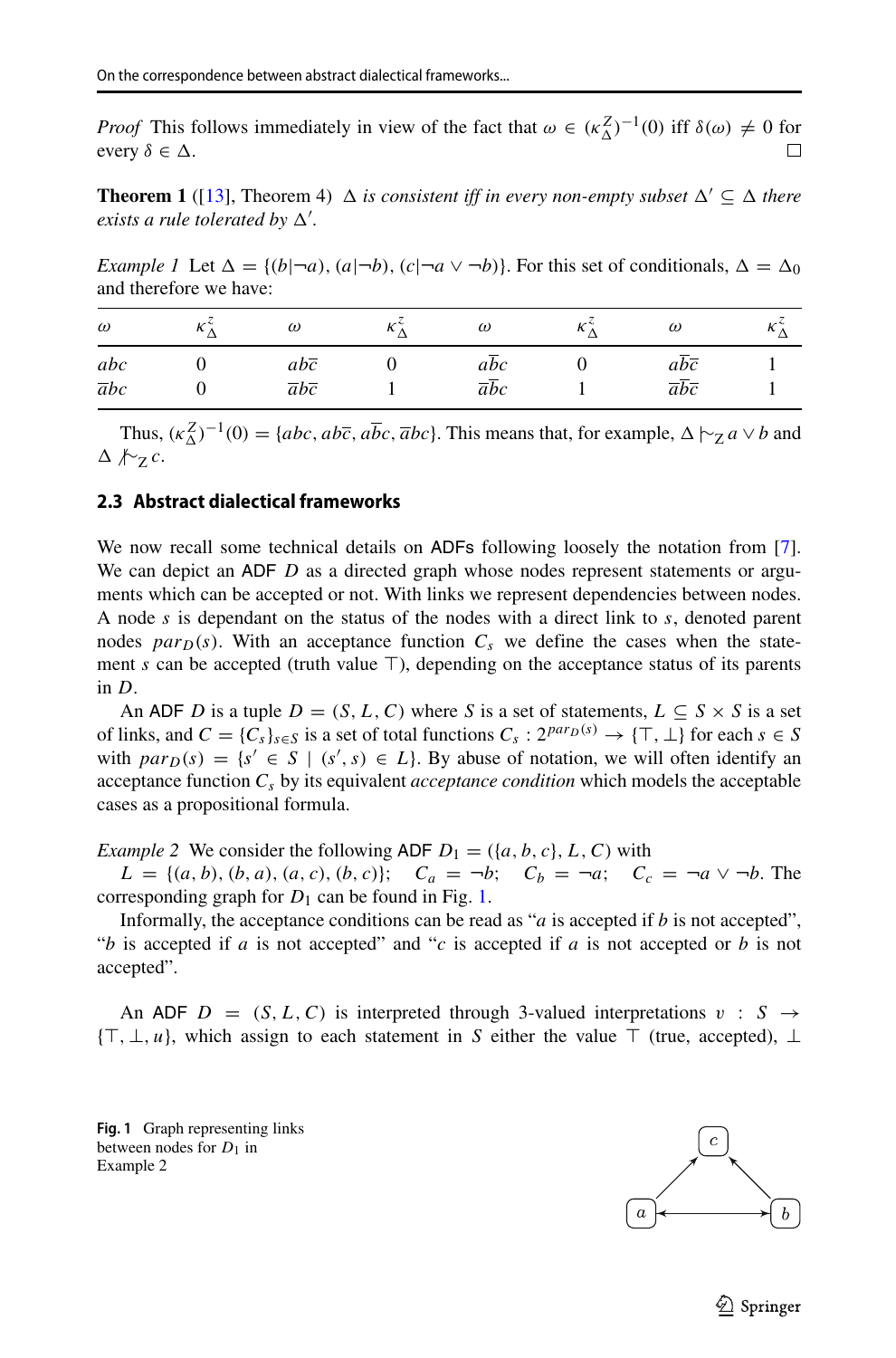(false, rejected), or  $u$  (unknown). A 3-valued interpretation  $v$  can be extended to arbitrary propositional formulas over *S* via strong Kleene semantics:

- 1.  $v(\neg \phi) = \bot$  iff  $v(\phi) = \top$ ,  $v(\neg \phi) = \top$  iff  $v(\phi) = \bot$ , and  $v(\neg \phi) = u$  iff  $v(\phi) = u$ ;<br>2.  $v(\phi \land \psi) = \top$  iff  $v(\phi) = c(\psi) = \top$ ,  $v(\phi \land \psi) = \bot$  iff  $v(\phi) = \bot$  or  $v(\psi) = \bot$ .
- $v(\phi \wedge \psi) = \top$  iff  $v(\phi) = c(\psi) = \top$ ,  $v(\phi \wedge \psi) = \bot$  iff  $v(\phi) = \bot$  or  $v(\psi) = \bot$ , and  $v(\phi \wedge \psi) = u$  otherwise;
- 3.  $v(\phi \lor \psi) = \top$  iff  $v(\phi) = \top$  or  $v(\psi) = \top$ ,  $v(\phi \lor \psi) = \bot$  iff  $v(\phi) = c(\psi) = \bot$ , and  $v(\phi \vee \psi) = u$  otherwise.

V consists of all three-valued interpretations whereas  $\mathcal{V}^2$  consists of all the two-valued interpretations (i.e. interpretations such that for every  $s \in S$ ,  $v(s) \in \{T, \perp\}$ ). Then *v* is a *model* of *D* if for all  $s \in S$ , if  $v(s) \neq u$  then  $v(s) = v(C_s)$ . We define the information order  $\leq$ *i* over { $\top$ , ⊥, *u*} by making *u* the minimal element: *u* <*i*  $\top$  and *u* <*i* ⊥ and this order is lifted pointwise as follows (given two valuations *v*, *w* over *S*):  $v \leq_i w$  iff  $v(s) \leq_i w(s)$  for every  $s \in S$ . The truth ordering  $\leq_t$  over  $\{\top, \bot, u\}$  is defined as  $\bot \leq_t u \leq_t \top$  and is lifted to interpretations similarly. The set of two-valued interpretations extending a valuation *v* is defined as  $[v]^2 = \{w \in V^2 \mid v \leq_i w\}$ . Given a set of valuations  $V$ ,  $\bigcap_i V(s) = v(s)$  if for every  $v' \in V$ ,  $v(s) = v'(s)$  and  $\bigcap_i V(s) = u$  otherwise.  $\Gamma_D(v) : S \to {\{\top, \bot, u\}}$  where  $s \mapsto \bigcap_i \{w(C_s) \mid w \in [v]^2\}.$ 

**Definition 1** Let  $D = (S, L, C)$  be an ADF with  $v : S \rightarrow \{\top, \bot, u\}$  an interpretation:

- *v* is a 2-valued model iff  $v \in \mathcal{V}^2$  and *v* is a model.
- *v* is complete for *D* iff  $v = \Gamma_D(v)$ .
- *v* is preferred for *D* iff *v* is  $\leq$ <sub>*i*</sub>-maximally complete.
- *v* is grounded for *D* iff *v* is  $\leq$ <sub>*i*</sub>-minimally complete.<sup>[2](#page-5-0)</sup>

We denote by 2mod*(D)*, complete*(D)*, preferred*(D)*, grounded*(D)* respectively stable*(D)* the sets of 2-valued models and complete, preferred, grounded respectively stable interpretations of *D*. We will sometimes denote the grounded interpretation by  $v_G$ .

We finally define consequence relations for ADFs:

**Definition 2** Given sem  $\in$  {2mod, preferred, grounded, stable}, an ADF  $D = (S, L, C)$ and *s* ∈ *S* we define:  $D \sim_{\text{sem}}^{\cap} s[-s]$  iff  $v(s) = \top[\bot]$  for all  $v \in \text{sem}(D)$ .<sup>[3](#page-5-1)</sup>

*Example 3* (Example 2 continued) The ADF of Example 2 has three complete models  $v_1$ , *v*2, *v*<sup>3</sup> with:

 $v_1(a) = \top v_1(b) = \bot v_1(c) = \top$  $v_2(a) = \perp v_2(b) = \perp v_2(c) = \perp$ 

 $v_3(a) = u \quad v_3(b) = u \quad v_3(c) = u$ 

 $v_3$  is the grounded interpretation whereas  $v_1$  and  $v_2$  are both preferred, stable and 2valued.

We recall the following relationships between the semantics defined above:

<sup>2</sup>We notice that [\[7\]](#page-23-4) showed the grounded extension to be unique for any ADF.

<span id="page-5-1"></span><span id="page-5-0"></span><sup>&</sup>lt;sup>3</sup>Since [\[7\]](#page-23-4) showed the grounded extension to be unique for any ADF, we will omit ∩ from  $\vdash_{\text{grounded}}$ .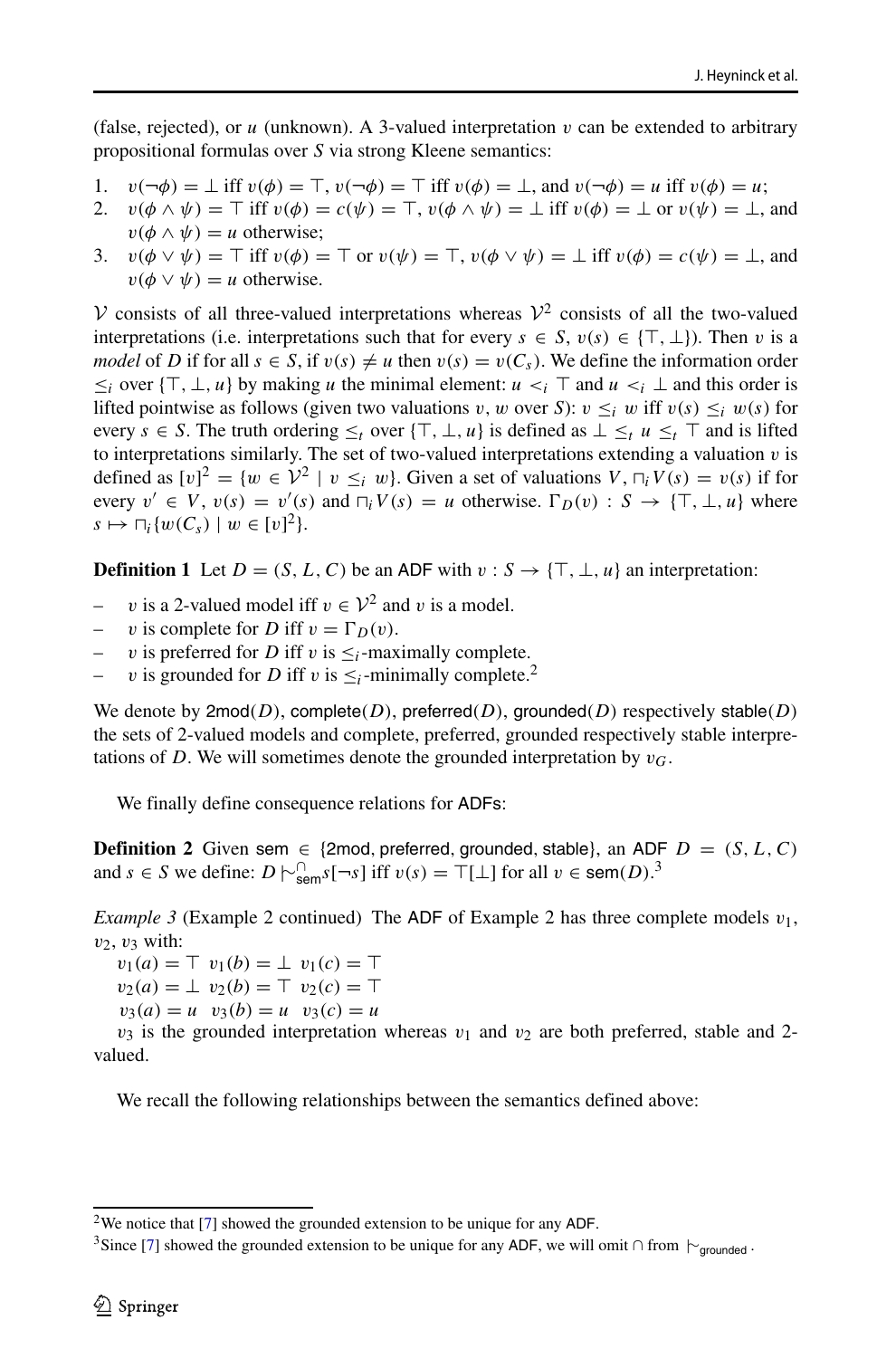**Theorem 2** ([\[7\]](#page-23-4)) *Given any ADF D, the following relationships hold:*

- $stable(D) \subseteq 2mod(D)$ ;
- $2 \text{mod}(D) \subseteq \text{preferred}(D)$ ;
- $preferred(D) \subseteq complete(D);$
- $grounded(D) \subseteq complete(D)$ *.*

Below we will make use of the following *semantic ADF-subclasses*:

**Definition 3** ([\[9\]](#page-23-11)) An ADF *D* is called:

- *weakly coherent* if  $2 \text{mod}(D) \subseteq \text{stable}(D)$ ;
- *coherent* if preferred $(D) \subseteq$  stable $(D)$ ;
- *semi-coherent* if preferred $(D) \subseteq 2 \text{mod}(D)$ .

Notice that any coherent ADF is also semi-coherent in view of Theorem 2 and transitivity of ⊆.

We furthermore recall some *syntactic ADF-subclasses*. We first have to distinguish between different kinds of links:

**Definition 4** ([\[9\]](#page-23-11)) Given an ADF  $D = (S, L, C)$ :

*−* the update of an interpretation *v* with a truth value  $x \in \{\top, \bot\}$  for a node  $b \in S$  v| $\frac{b}{x}$  is defined as:

$$
\begin{cases} v \vert_x^b(a) = v(a) & \text{if } a \neq b \\ v \vert_x^b(b) = x & \text{otherwise} \end{cases}
$$

a link  $(b, a) \in L$  is called:

- 1. *supporting* (in *D*) if for every  $v \in V^2$ ,  $v(C_a) = \top$  implies  $v \big|_0^b (C_a) = \top$ .
- 2. *attacking* (in *D*) if for every  $v \in \mathcal{V}^2$ ,  $v(C_a) = \bot$  implies  $v|_{\top}^b(C_a) = \bot$ .
- 3. *redundant* (in *D*) if it is both attacking and supporting.
- 4. *dependent* (in *D*) it if is neither attacking nor supporting.

The set of supporting, respectively attacking links of an ADF  $D = (S, L, C)$  will be denoted by *L*+, respectively *L*−.

*Example 4* Let  $D = (\{a, b, c, d\}, L, C)$  with:

$$
C_a = a \land \neg a; \ C_b = a; \ C_c = \neg a; \ C_d = (\neg a \land \neg b) \lor (a \land b)
$$

The corresponding graph can be found in Fig. [2.](#page-7-1)

 $(a, b)$  is a supporting link,  $(a, c)$  is an attacking link,  $(a, a)$  is a redundant and  $(a, d)$  is dependent.

We can now define the following syntactic subclasses of ADFs:

**Definition 5** ([\[9\]](#page-23-11)) An ADF  $D = (S, L, C)$  is called:

- *acyclic* (in short, AADF) if its corresponding directed graph *(S, L)* is acyclic.
- *symmetric* if its corresponding directed graph *(S, L)* is irreflexive and symmetric and *L* does not contain any redundant links.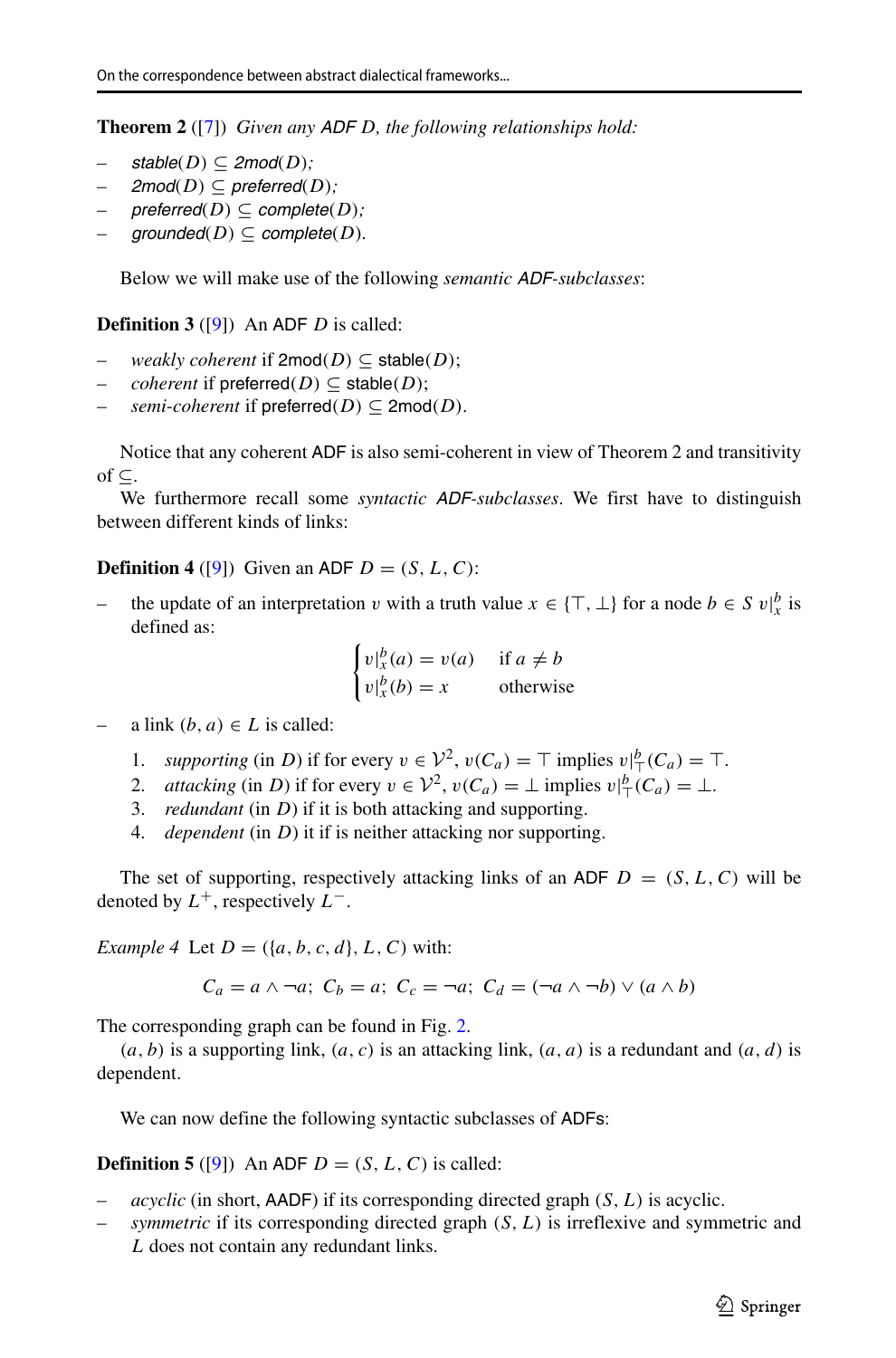<span id="page-7-1"></span>**Fig. 2** Graph representing links between nodes for *D* in Example 4



- *bipolar* if every link in *L* is either attacking, supporting or redundant.
- *support free* (in short, SFADF) if it is bipolar and does not have any supporting links.
- *support free symmetric* (in short, SFSADF) if it is symmetric and does not have any supporting links.
- *acyclic support symmetric* (in short, ASSADF) if it is symmetric, bipolar, and  $(S, L^+)$ is acyclic.

We will furthermore denote the class of SFADFs that do not contain any odd-length cycles as ASSADF<sup>OLC</sup>s.

The following results on syntactic subclasses of ADFs will prove useful below:

**Theorem 3** ([\[9\]](#page-23-11)) – For any acyclic ADF D, 2mod(D) = grounded(D) ([\[9,](#page-23-11) Theorem 2]).

- *The class of SFADFs that do not contain any odd-length cycle is coherent (*[\[9,](#page-23-11) Corollary 20]*).*
- *The class of SFSADFs is weakly coherent (*[\[9,](#page-23-11) Theorem 8]*).*
- *The class of ASSADFs is weakly coherent (*[\[9,](#page-23-11) Theorem 5]*).*

# <span id="page-7-0"></span>**3 Translations from ADFs to conditional logics**

The general aim of this paper is to study translations of ADFs in CL. In more detail, where *S* is a set of atoms and  $\mathfrak{D}_S$  is the set of all ADFs defined on the basis of *S* (i.e. all ADFs  $D = (S, L, C)$ , and  $(L(S)|L(S))$  is the set of all condtionals over the propositional language generated by *S*, we investigate mappings  $\mathfrak{T} : \mathfrak{D}_S \to \wp((\mathcal{L}(S)|\mathcal{L}(S)))$  (for arbitrary *S*).

**Definition 6** Let *S* be a set of atoms and  $\mathfrak{T}$  :  $\mathfrak{D}_S \rightarrow \mathfrak{g}((\mathcal{L}(S)|\mathcal{L}(S)))$  be a translation from ADFs to conditional knowledge bases.  $\mathfrak T$  is:

- *OCF-adequate with respect to semantics sem if: for every*  $D = (S, L, C)$  *there is some*  $\kappa$  s.t. (1)  $\kappa \models \mathfrak{T}(D)$  and (2) for every  $s \in S$ ,  $D \sim_{\text{sem}}^{\cap} s$  iff  $s \in Bel(\kappa)$ .
- *Z*-adequate with respect to semantics **sem** if: for every  $D = (S, L, C)$  and every  $s \in S$ it holds that:  $D \vdash_{sem}^{\cap} s$  iff  $\mathfrak{T}(D) \vdash_{Z} s$ .

We notice that, given some semantics sem, any translation  $\mathfrak T$  that is *Z*-adequate (w.r.t. sem) is also OCF-adequate (w.r.t. sem). The other direction, however, does not necessarily hold.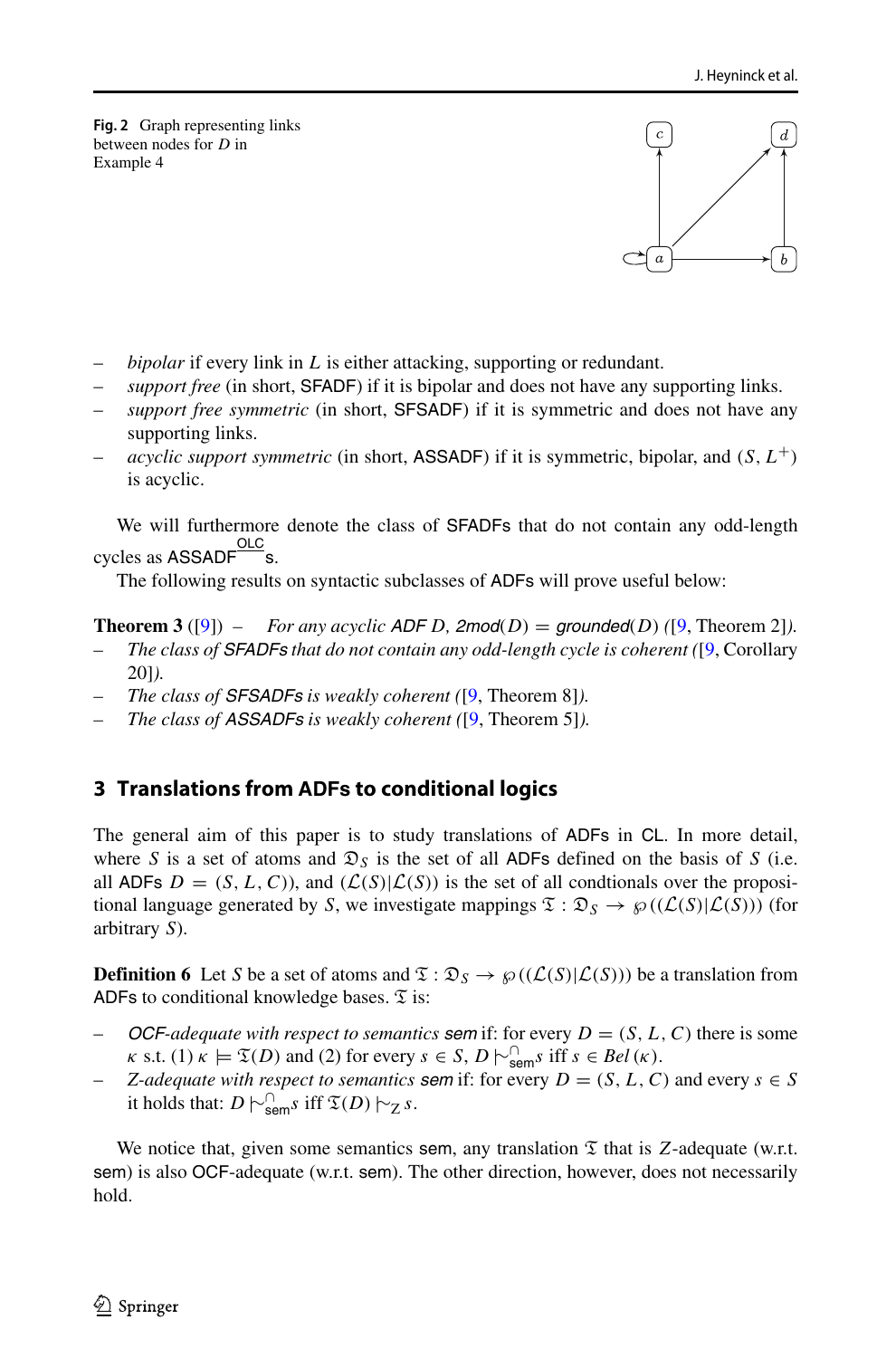There is a whole family of translations from ADFs to conditional logics which are *prima facie* apt to express the links between nodes *s* and their acceptance conditions *Cs*:

- *−*  $\Theta_1(D) = \{(s|C_s) \mid s \in S\}$
- $\Theta_2(D) = \{(C_s|s) | s \in S\}$
- $\Theta_3(D) = \Theta_1(D) \cup \Theta_2(D)$
- $\Theta_4(D) = \Theta_1(D) \cup \{(\neg s | \neg C_s) | s \in S\}$
- $\Theta_5(D) = \{((C_s \equiv s)|\top) | s \in S\}$
- $\Theta_6(D) = \Theta_2(D) \cup \{ (\neg C_s | \neg s) | s \in S \}.$

 $\Theta_7(D) = \{ (\neg s | \neg C_s) | s \in S \}$ ∪  $\{ (\neg C_s | \neg s) | s \in S \}.$ 

Notice that all of these translations are based on the idea that there is a strong connection between the acceptance of an acceptance condition  $C_s$  and the acceptance of the corresponding node *s*. Indeed, as [\[7\]](#page-23-4) puts it: "each node s has an associated acceptance condition  $C_s$  specifying the exact conditions under which *s* is accepted". However, in this formulation, it is not specified (1) when a formula is true according to a three-valued interpretation (i.e. is  $a \vee \neg a$  true according to an interpretation *v* with  $v(a) = u$ ? Different three-valued logics give different answers to this question), (2) what to accept when there are conflicts between different acceptance conditions (e.g. if  $C_a = \neg b$  and  $C_b = \neg a$ ) and (3) under which conditions we are justified in rejecting a node. Therefore, we systematically investigate different forms of conditionals based on the common idea that "the influence a node may have on another node is entirely specified through the acceptance condition" [\[7\]](#page-23-4).

We now explain in more detail every translation.  $\Theta_1$  formalizes the intuition that whenever the condition of a node *s* is believed, normally, *s* should be believed as well. Likewise,  $\Theta_2$  formalizes the idea that if a node is believed, its condition should be believed as well.  $\Theta_3$ combines the two aforementioned intuitions.  $\Theta_4$  is a slight variation on this idea, combining  $\Theta_1$  with the constraint that whenever the negation of a condition of a node is believed, the negation of the node itself should be believed as well.  $\Theta_5$  postulates that a node should be equivalent to its condition.  $\Theta_6$ , formalizes the following intuition: if *s* is believed,  $C_s$ has to be believed, and if  $\neg s$  is believed,  $\neg C_s$  has to be believed as well. Finally,  $\Theta_7$  is a formalization of the idea that whenever the negation of a node, respectively the negation of the condition of a node is believed, the negation of the condition of the node, respectively the negation of the node should be believed. Note that  $\Theta_1$  has already been investigated to some small extent in [\[22\]](#page-23-6). In the following sections, we will study the *Z*-adequacy and OCF-adequacy of these translations in depth. In Table [1](#page-9-0) these results are summarized.

There are, of course, many more translations possible, for example one could suggest instead of  $\Theta_1(D)$  the following  $\Theta'_1(D) = \{(C_s \to s | \top) | s \in S\}$ . However, "shifting" the conditional to the right hand side does not impact the consequences of a translation under system Z:

### **Proposition 1** *Given a set of conditionals*  $\Delta$ ,  $\Delta \cup \{(\psi | \phi) \}$   $\sim$   $\gamma$ *θ iff*  $\Delta \cup \{(\phi \rightarrow \psi | \top) \}$   $\sim$   $\gamma$ *θ.*

*Proof* Suppose  $\Delta$  is a set of conditionals. In what follows, we will denote  $\kappa^Z_{\Delta \cup \{(\psi | \phi)\}}$  by  $\kappa$ and  $\kappa_{\Delta \cup \{(\phi \to \psi | \top)\}}^Z$  by *κ'*. We show that  $\kappa^{-1}(0) = \kappa'^{-1}(0)$ , which implies the proposition. For this, suppose towards a contradiction that  $\omega \in \kappa'^{-1}(0)$  yet  $\omega \notin \kappa^{-1}(0)$ . By Lemma 1 this means that there is some  $(\lambda|\delta) \in \Delta \cup \{(\psi|\phi)\}\$  s.t.  $(\lambda|\delta)(\omega) = 0$ . Since  $\kappa'$  accepts  $\Delta$ ,  $(\lambda|\delta) =$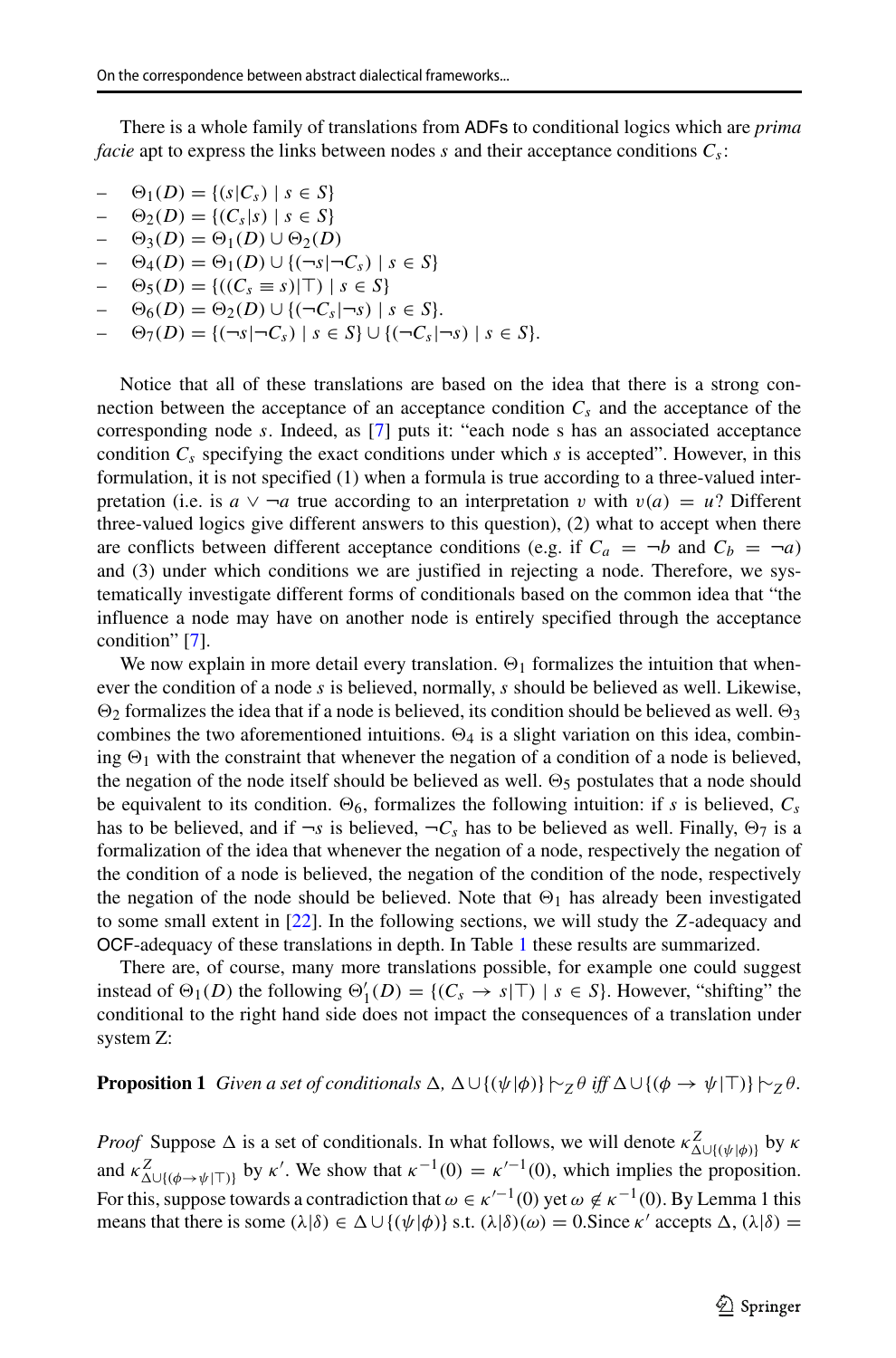| Z-adequacy     |                  |                                                   |                                                             |                                      |
|----------------|------------------|---------------------------------------------------|-------------------------------------------------------------|--------------------------------------|
| i              | 2 <sub>mod</sub> | Preferred                                         | Stable                                                      | Grounded                             |
| 1              | $\times$         | $\times$                                          | $\times$                                                    | ×                                    |
| $\overline{2}$ | $\times$         | $\times$                                          | $\times$                                                    | $\overline{\mathsf{x}}$              |
| 3              | ✓                | $\times$ ( $\checkmark$ [ASSADFs $\cup$ SFSADFs]) | OLC<br>$\times$ ( $\sqrt{\textsf{[ASSADF]}}$<br>s)          | $\times$ ( $\checkmark$ [AADFs])     |
| 4              | ✓                | $\times$ ( $\checkmark$ [ASSADFs $\cup$ SFSADFs]) | $\times$ ( $\sqrt{\textsf{[ASSADF]}}$<br>์s])               | $\times$ ( $\checkmark$ [AADFs])     |
| 5              | ✓                | $\times$ ( $\checkmark$ [ASSADFs $\cup$ SFSADFs]) | × (√[ASSADF<br>$\mathsf{s}$ ])                              | $\times$ ( $\sqrt{\text{[AADFs]}}$ ) |
| 6              | ✓                | × (√[ASSADFs ∪ SFSADFs])                          | $\times$ ( $\sqrt{\textsf{[ASSADF]}}$<br>์s])               | $\times$ ( $\sqrt{\text{[AADFs]}}$ ) |
| 7              | ✓                | $\times$ ( $\checkmark$ [ASSADFs $\cup$ SFSADFs]) | $\mathsf{s}$ ])<br>$\times$ ( $\sqrt{\textsf{[ASSADF]}}$    | $\times$ ( $\sqrt{\text{[AADFs]}}$ ) |
| OCF-adequacy   |                  |                                                   |                                                             |                                      |
| i              | 2 <sub>mod</sub> | Preferred                                         | Stable                                                      | Grounded                             |
| 1              | ✓                | $\times$                                          | $\times$                                                    | ×                                    |
| $\overline{c}$ |                  | ×                                                 | $\times$                                                    | $\times$                             |
| 3              | ✓                | $\times$ ( $\checkmark$ [ASSADFs $\cup$ SFSADFs]) | $\times$ ( $\sqrt{\ }$ [ASSADF]<br>sl)                      | $\times$ ( $\sqrt{\text{[AADFs]}}$ ) |
| $\overline{4}$ | ✓                | $\times$ ( $\checkmark$ [ASSADFs $\cup$ SFSADFs]) | $\times$ ( $\sqrt{\textsf{[ASSADF]}}$<br>์s])               | $\times$ ( $\sqrt{\text{[AADFs]}}$ ) |
| 5              | ✓                | $\times$ ( $\checkmark$ [ASSADFs $\cup$ SFSADFs]) | $\times$ ( $\sqrt{\textsf{[ASSADF]}}$<br>$\mathsf{s}$ ])    | $\times$ ( $\sqrt{\text{[AADFs]}}$ ) |
| 6              | ✓                | $\times$ ( $\checkmark$ [ASSADFs $\cup$ SFSADFs]) | $\times$ ( $\sqrt{\phantom{a}}$ [ASSADF]<br>$\mathsf{s}$ ]) | $\times$ ( $\sqrt{\text{[AADFs]}}$ ) |
| 7              | ✓                | $\times$ ( $\checkmark$ [ASSADFs $\cup$ SFSADFs]) | s)<br>$\times$ ( $\sqrt{}$ [ASSADF                          | $\times$ ( $\sqrt{\text{[AADFs]}}$ ) |

<span id="page-9-0"></span>**Table 1** Schematic summary of the results on *Z*-adequacy and OCF-adequacy of the translations in this paper

 $\checkmark$  means that the selected form of adequacy w.r.t. the semantics of the respective column is satisfied for the translation in the respective row.  $\times$  means that the translation in the respective row is  $Z$ - resp. OCFinadequate w.r.t. the semantics in the respective column.  $\times$  ( $\times$ [xADF]), finally, means that the translation in the respective row is *Z*- resp. OCF-inadequate w.r.t. the semantics in the respective column in general, but is *Z*- resp. OCF-adequate w.r.t. the semantics for the class of xADFs in square brackets

 $(\psi | \phi)$ . Thus,  $\omega \models \phi \land \neg \psi$ . This means that  $\omega \models \top \land \neg(\phi \rightarrow \psi)$ , i.e.  $(\phi \rightarrow \psi | \top)(\omega) = 0$ . This contradicts  $\kappa'(\omega) = 0$  and the assumption that  $\kappa'$  accepts  $\Delta \cup \{(\phi \to \psi | \top)\}\$  and thus we have shown that  $\kappa'^{-1}(0) \subseteq \kappa^{-1}(0)$ . Analogously, we can show that  $\kappa'^{-1}(0) \supseteq \kappa^{-1}(0)$  and thus  $\kappa'^{-1}(0) = \kappa^{-1}(0)$ . This implies  $Bel(\kappa) = Bel(\kappa')$ and thus  $\kappa'^{-1}(0) = \kappa^{-1}(0)$ . This implies  $Bel(\kappa) = Bel(\kappa')$ 

The above proposition thus establishes that within our perspective, it does not matter if we consider the conditional " $\psi$  is plausible if  $\phi$  is the case" or the conditional " $\phi \to \psi$  is plausible". Notice that this does not imply that we can equivalently consider  $\phi \to \psi$  to be *true*. However, the above proposition does not generalize for arbitrary  $\kappa$ , i.e. there might be an OCF *κ* that accept  $(\psi \rightarrow \phi | \top)$  but not  $(\phi | \psi)$ :

*Example 5* Consider an OCF over the signature {*p, q*} with:

$$
\begin{array}{c|cc}\n\omega & pq & \overline{pq} & q\overline{p} & \overline{p}\ \overline{q} \\
\hline\n\kappa & 1 & 1 & 1 & 0\n\end{array}
$$

Notice that  $\kappa(\top \wedge (q \to p)) = \kappa(\neg q \vee p) = 0 < \kappa(\top \wedge \neg (q \to p)) = \kappa(q \wedge \neg p) = 1$ , whereas  $\kappa(q \wedge p) = 1 = \kappa(q \wedge \neg p)$ . Therefore,  $\kappa$  accepts  $(q \rightarrow p | \top)$  but not  $(p|q)$ .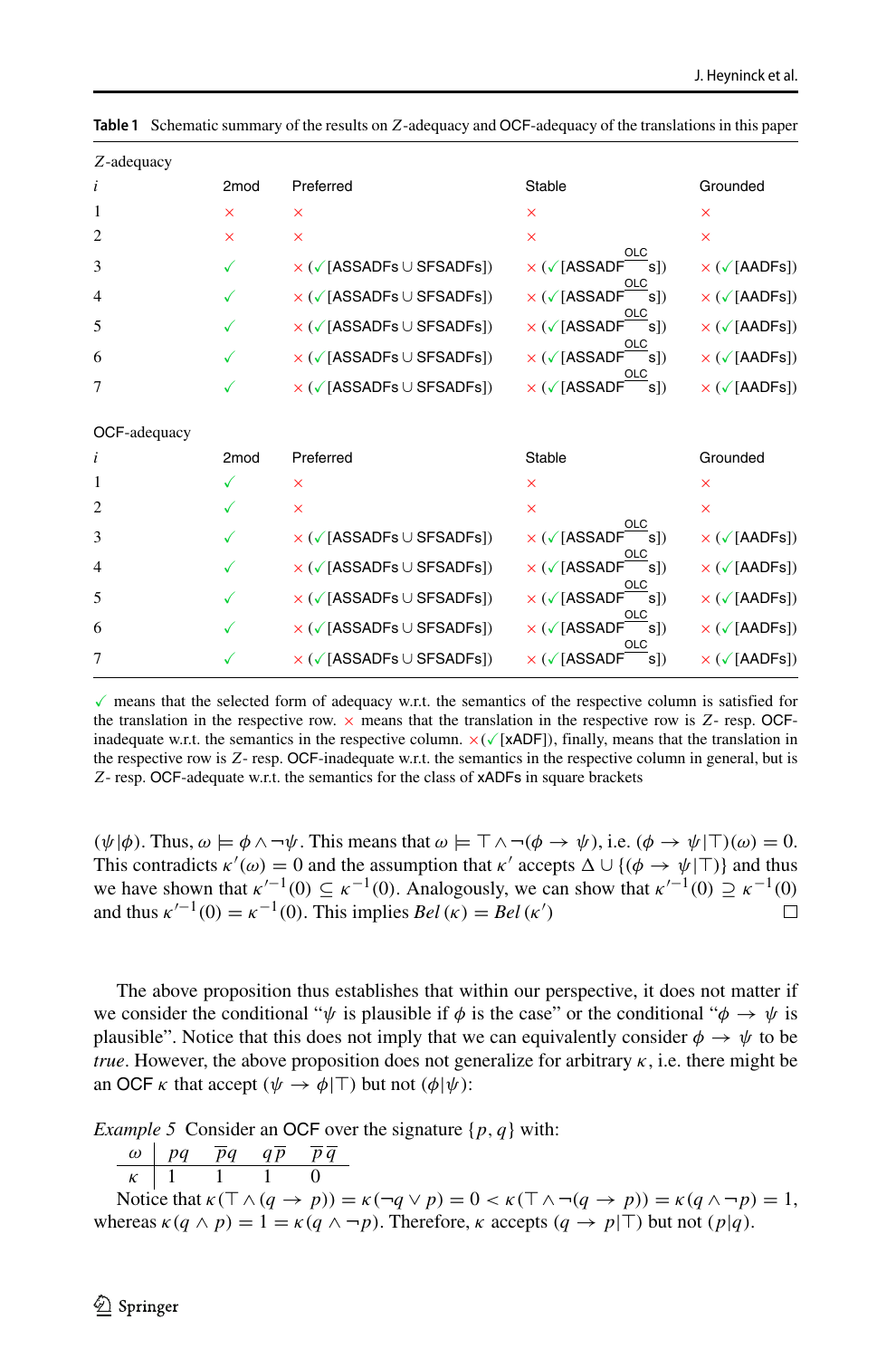*Remark 1* We have implemented a reasoner in java by use of the TweetyProject<sup>4</sup> library which calculates the translations  $\Theta_1, \ldots, \Theta_7$  and compares  $\sim$ <sub>Z</sub>-inference of these translations with inferences of the translated ADF under the grounded, preferred, stable and two-valued model-semantics.

# <span id="page-10-0"></span>**4 Two-valued semantics**

In this section we discuss the adequacy of our translations w.r.t. the 2mod-semantics. We will show the Z-inadequacy of the translations  $\Theta_1$  and  $\Theta_2$  w.r.t. the 2mod-semantics and the Z-adequacy of  $\Theta_3, \ldots, \Theta_7$  w.r.t. the 2mod-semantics in Section [4.1.](#page-10-1) The results in Section [4.2](#page-11-0) establish conditions for the consistency of these translations. In Section [4.3,](#page-15-0) we finally make some observations on the OCF-adequacy of the translations  $\Theta_3, \ldots, \Theta_7$ .

### <span id="page-10-1"></span>**4.1 Z-adequacy w.r.t. two-valued semantics**

In this section we study Z-adequacy with respect to the 2mod-semantics for the translations suggested in the previous section. In particular, we will show that  $\Theta_1$  and  $\Theta_2$  are not Zadequate whereas  $\Theta_3$ ,  $\Theta_4$ ,  $\Theta_5$ ,  $\Theta_6$  and  $\Theta_7$  are in fact Z-adequate for the 2mod-semantics.

We first observe that  $\Theta_1$  and  $\Theta_2$  are *not* Z-adequate w.r.t. two-valued semantics.

*Example 6* (Z-Inadequacy of  $\Theta_1$  w.r.t. 2mod) We consider the following ADF  $D_1$  from Example 2. Notice that  $\Theta_1(D_1) = \{(b|\neg a), (a|\neg b), (c|\neg a \vee \neg b)\}$ , which is the conditional knowledge base considered in Example 1. We therefore see that  $\Theta_1(D_1)$  <sub>∤</sub> $\sim$ <sub>Z</sub> *c* even though  $D \sim_{2\text{mod}}^{\text{}} c$  and thus  $\Theta_1$  is not Z-adequate with respect to the 2mod-semantics.

*Example 7* (Z-Inadequacy of  $\Theta_2$  w.r.t. 2mod) We consider the following ADF  $D_2$  =  $(Aa, b, c), L, C$  where:  $C_a = \neg b$   $C_b = \neg a$   $C_c = a \lor b$   $D_2$  has three complete models  $v_1, v_2, v_3$  with:  $v_1(a) = v_2(b) = v_1(c) = v_2(c) = \top$ ,  $v_1(b) = v_2(a) = \bot$  and  $v_3(a) = v_3(b) = v_3(c) = u$ . Only  $v_1$  and  $v_2$  are 2-valued.

Moving to  $\Theta_2(D) = \{ (\neg a|b), (\neg b|a), (a \lor b|c) \}$ , we see that  $(\kappa_{\Theta_2(D)}^Z)^{-1}(0) =$  ${abc, abc, \overline{abc, \overline{abc}}$ ,  $\overline{abc}$ . This means that  $\Theta_2(D_2)$   $\nvdash z$  *c* even though *D*  $\vdash_{\text{2mod}}^{\text{1}} c$ , i.e.  $\Theta_2$ is not Z-adequate with respect to the 2mod-semantics.

We will now show that the translations  $\Theta_3$ ,  $\Theta_4$ ,  $\Theta_5$ ,  $\Theta_6$  and  $\Theta_7$  are Z-adequate for 2valued models. For these results, the following conditions on translations will prove useful:

$$
- \quad \mathbf{C1:} \ \kappa^Z_{\Theta(D)}(C_s \wedge \neg s) > 0 \text{ and } \kappa^Z_{\Theta(D)}(\neg C_s \wedge s) > 0 \text{ for every } s \in S.
$$

$$
- \mathbf{C2} : \{ \bigwedge_{s \in S} C_s \equiv s \} \vdash \bigwedge_{(\psi \mid \phi) \in \Theta(D)} (\phi \to \psi)
$$

 $\Theta_3$ ,  $\Theta_4$ ,  $\Theta_5$ ,  $\Theta_6$  and  $\Theta_7$  satisfy both of the above conditions:

**Proposition 2** *For any*  $i \in \{3, 4, 5, 6, 7\}$  *and any ADF D, if*  $\Theta_i(D)$  *is consistent then*  $\Theta_i(D)$ *satisfies C1 and C2.*

<span id="page-10-2"></span>[<sup>4</sup>http://tweetyproject.org/index.html](http://tweetyproject.org/index.html)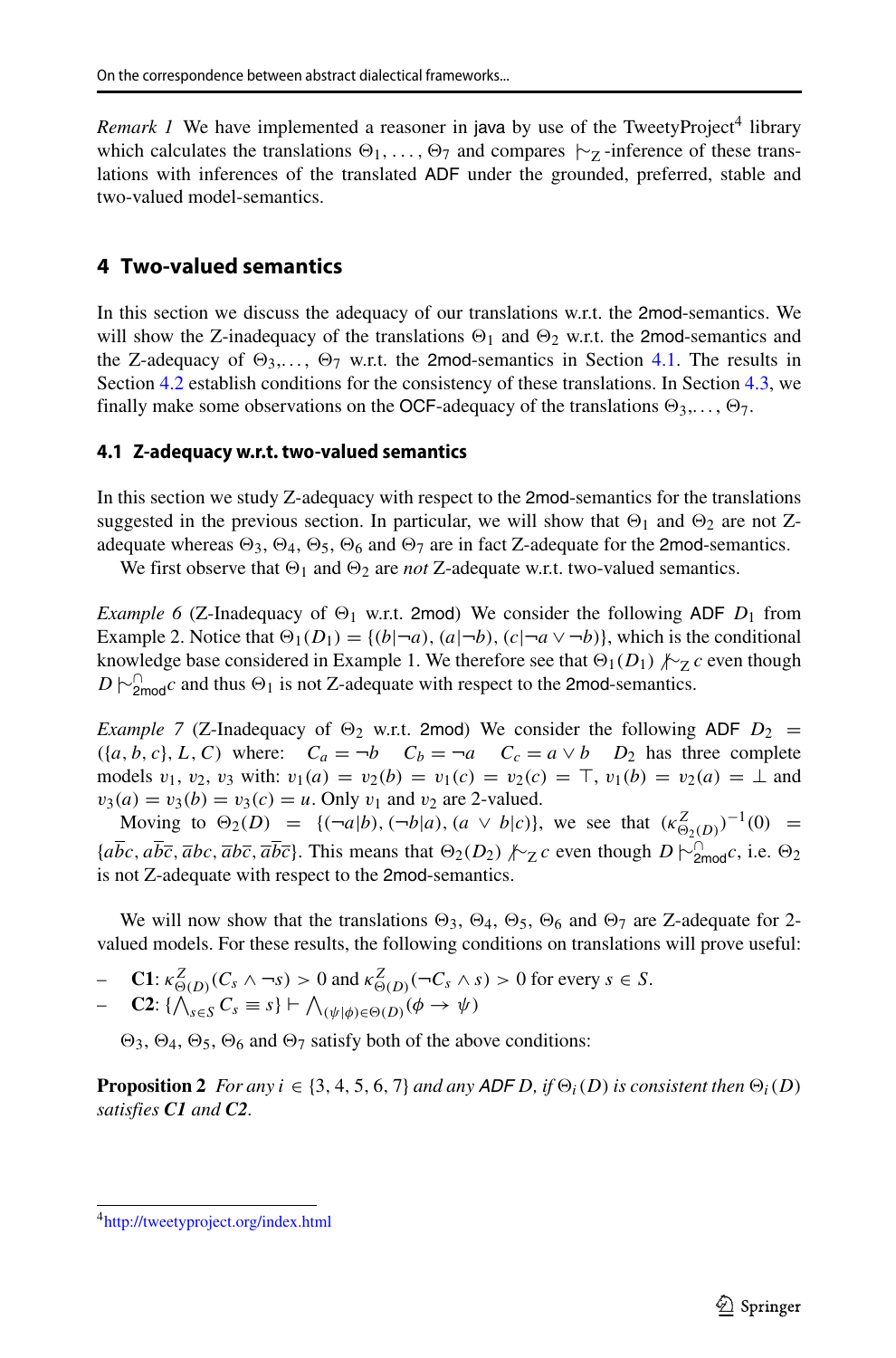*Proof* We show the claim for  $i = 3$  and **C1**, the proofs for  $i \in \{4, 5, 6, 7\}$  and **C2** are analogous. Suppose towards a contradiction that there is some ADF  $D = (S, L, D)$  and some  $s \in S$  s.t.  $\kappa_{\Theta_3(D)}^Z(C_s \wedge \neg s) = 0$  or  $\kappa_{\Theta_3(D)}^Z(\neg C_s \wedge s) = 0$ . Suppose the former. Then  $\kappa_{\Theta_3(D)}^Z(C_s \wedge \neg s) \geq \kappa_{\Theta_3(D)}^Z(C_s \wedge s)$ , which contradicts  $(s|C_s) \in \Theta_3(D)$ . Likewise,  $\kappa_{\Theta_3(D)}^Z(\neg C_s \wedge s) = 0$  contradicts  $(C_s|s) \in \Theta_3(D)$ .  $\Box$ 

**Proposition 3** *For any*  $\Theta$  *that satisfies C1 for the ADF D,*  $\omega \in (\kappa_{\Theta(D)}^Z)^{-1}(0)$  *implies*  $\omega \in$ *2mod(D).*

*Proof* Suppose that  $\Theta(D)$  satisfies C1 for the ADF *D* =  $(S, L, C)$  and that  $\omega \in$  $(\kappa_{\Theta(D)}^Z)^{-1}(0)$ . We show that  $\omega$  is a two-valued model of *D*. Indeed suppose towards a contradiction that  $\omega(s) \neq \omega(C_s)$  for some  $s \in S$ . This means that  $\omega \models s \land \neg C_s$  or  $\omega \models \neg s \land C_s$ . Since  $\omega \in (\kappa_{\Theta(D)}^Z)^{-1}(0)$ , this contradicts  $\Theta(D)$  satisfying **C1** for *D*. Thus, it has to be the case that  $\omega$  is a model of *D*. That  $\omega \in \mathcal{V}^2$  is clear from the fact that  $\omega \models s \vee \neg s$  for every *s* ∈ *S*.

**Proposition 4** *For any*  $\Theta$  *that satisfies C2 for the ADF D,*  $\omega \in (\kappa_{\Theta(D)}^Z)^{-1}(0)$  *if*  $\omega \in$ *2mod(D).*

*Proof* Suppose that  $\Theta(D)$  satisfies **C2** for the ADF *D*, and suppose that  $\omega$  is a 2-valued model of *D*. Suppose towards a contradiction that  $\omega \notin (\kappa_{\Theta(D)}^Z)^{-1}(0)$ . By Lemma 1 this means that  $\omega \models \phi' \land \neg \psi'$  for some  $(\psi'|\phi') \in \Theta(D)$ . But then since  $\{\wedge\}$ means that  $\omega \models \phi' \land \neg \psi'$  for some  $(\psi'|\phi') \in \Theta(D)$ . But then since  $\{\bigwedge_{s \in S} C_s \equiv s\}$   $\vdash$ <br> $\bigwedge_{(\psi|\phi) \in \Theta(D)} (\phi \rightarrow \psi)$ , by contraposition, and since  $\{\phi' \land \neg \psi'\}$   $\vdash \neg (\bigwedge_{(\psi|\phi) \in \Theta(D)} (\phi \rightarrow \phi)$  $\psi$ )),  $\omega \models \neg \bigwedge_{s \in S} C_s \equiv s$ . But then there is some  $s \in S$  s. t.  $\omega \models s \wedge \neg C_s$  or  $\omega \models \neg s \wedge C_s$ . But then  $\omega(s) \neq \omega(C_s)$ , contradiction to  $\omega$  being a 2-valued model of *D*.

We can now derive the Z-adequacy with respect to the 2-valued model semantics for the translations  $\Theta_3$ ,  $\Theta_4$ ,  $\Theta_5$ ,  $\Theta_6$  and  $\Theta_7$ , under the condition that  $\Theta_i(D)$  is consistent:

**Theorem 4** For any ADF D, and  $i \in \{3, 4, 5, 6, 7\}$ : if  $\Theta_i(D)$  is consistent then *D*  $\uparrow$ <sup>*∼*</sup> $_{2mod}$ *s*[¬*s*] *iff*  $\Theta$ <sub>*i*</sub>(*D*)  $\uparrow$ <sub> $\sim$ *z s*[¬*s*] *for any s* ∈ *S.*</sub>

*Proof* Let *i* ∈ {3*,* 4*,* 5*,* 6*,* 7} and *D* be an ADF. By definition,  $D \sim \frac{1}{2}$  [ $\sim$ <sub>2mod</sub><sub>*s*</sub>[ $\sim$ *s*] iff for every model *v* ∈  $V^2$ , *v*(*s*) = ⊤[⊥]. By Propositions 2, 3 and 4,  $(\kappa_{\Theta_i(D)}^Z)^{-1}(0) = {\omega_v \mid v \in \Theta_i}$  $V^2$ , *v* ∈ 2mod(*D*)}. Thus, *D*  $\uparrow$ <sup> $\cap$ </sup><sub>2mod</sub>s[¬*s*] iff for every  $ω ∈ (κ^Z_{\Theta_i(D)})^{-1}(0)$ ,  $ω \models s[¬s]$ , which implies:  $D \n\sim_{2\text{mod}}^D s[-s]$  iff  $\Theta_i(D) \n\sim_Z s[-s]$ .  $\Box$ 

### <span id="page-11-0"></span>**4.2 Consistency of translations**

We now discuss the requirement in Theorem 4 of  $\Theta_i(D)$  being consistent.<sup>5</sup> We first show that there might be ADFs *D* for which  $\Theta_i(D)$  is inconsistent (for  $i \in \{3, 4, 6\}$ ):

<span id="page-11-1"></span><sup>&</sup>lt;sup>5</sup>In [\[15\]](#page-23-1) it was claimed that if  $\Theta_i$  is inconsistent, there will be no two-valued models. However, the claim that  $(C_s \wedge s)$  being unsatisfiable leads to there being no two-valued model of *D* is false, since as Example 8 shows, we can still have a two-valued model for which  $\omega \models \neg C_s \land \neg s$ .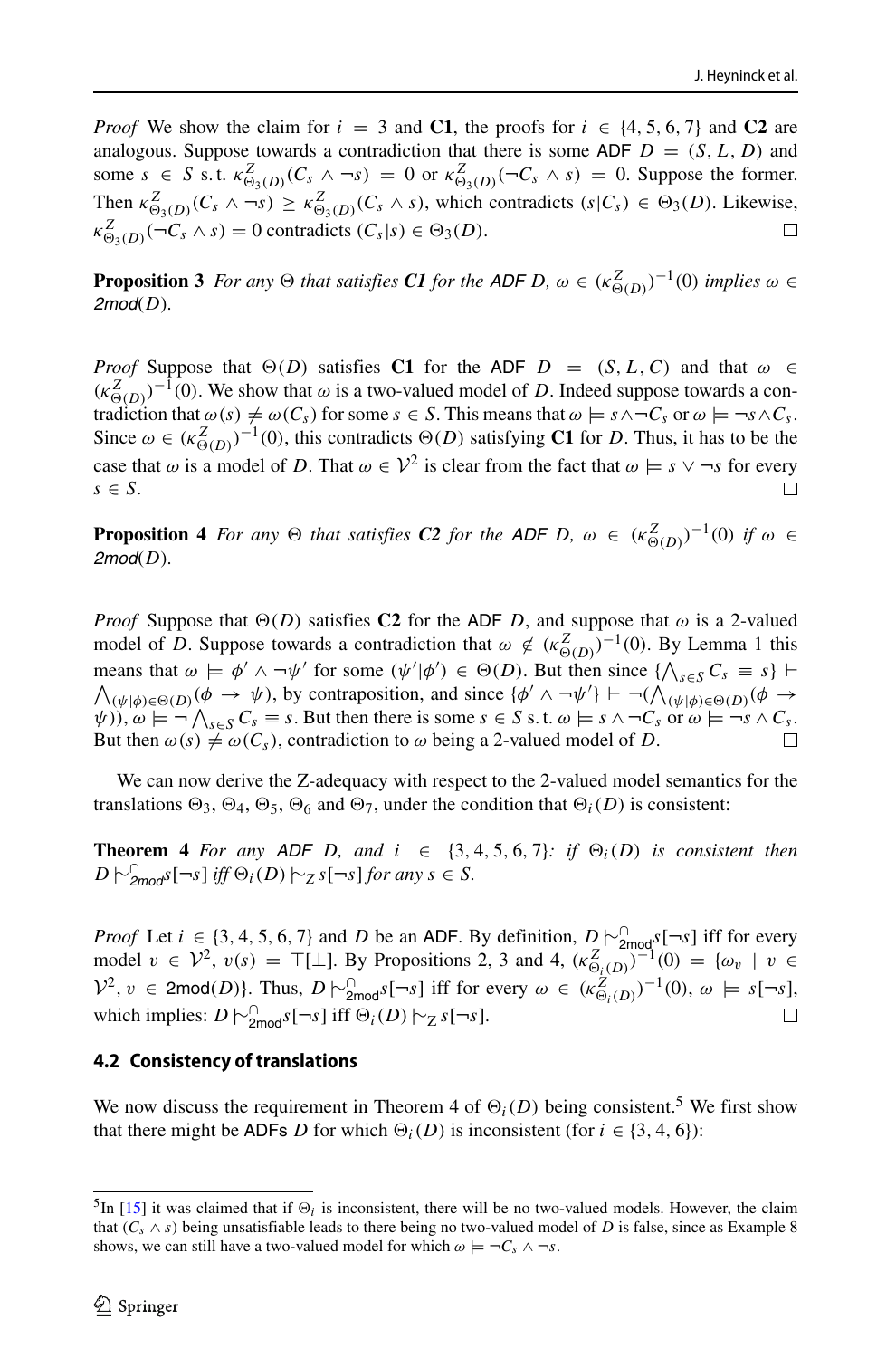*Example 8* Let  $D = (\{a, b\}, L, C)$  with  $C_a = \neg a \land \neg b$  and  $C_b = b$ . Notice that 2mod $(D) = {\overline{a}b}$ . Then we have  $\Theta_3(D) = {(a | \neg a \wedge \neg b), (\neg a \wedge \neg b | a), (b | b)}$ . For the first two conditionals, there is no  $\kappa$  that accepts these conditionals, since this would mean that  $\kappa(a \wedge \neg a \wedge \neg b) < \kappa(\neg a \wedge \neg b)$  respectively  $\kappa(a \wedge \neg a \wedge \neg b) < \kappa(a \wedge (a \vee b))$ . It can easily be seen that also for  $i \in \{4, 6\}$ , there is no  $\kappa$  that accepts  $\Theta_i(D)$ .

We now show that also for  $\Theta_7$ , there might be ADFs *D* for which the translation is inconsistent:

*Example 9* Let  $D = (\{a\}, L, C)$  with  $C_a = T$ . Notice that  $2 \text{mod}(D) = \{a\}$ . We have  $\Theta_7(D) = \{ (\neg a | \bot), (\bot | \neg a) \}.$  There is no *κ* that accepts  $(\bot | \neg a)$  since this would mean that  $\kappa(\perp \wedge \neg a) < \kappa(\top \wedge \neg a).$ 

Observe that  $\Theta_5(D)$  *is* consistent for *D* as in Example 9. In fact, we can show the following proposition, which not only establishes consistency of  $\Theta_5(D)$  whenever  $2 \text{mod}(D) \neq \emptyset$ , but also ascertains that consistency of  $\Theta_5(D)$  guarantees  $2 \text{mod}(D) \neq \emptyset$ :

**Theorem 5** *Given an ADF D* =  $(S, L, C)$ *, 2mod* $(D) \neq \emptyset$  *iff*  $\Theta_5(D)$  *is consistent.* 

*Proof* We first show that if  $2 \text{mod}(D) \neq \emptyset$  then  $\Theta_5(D)$  is consistent. We show this by constructing a *κ* that accepts  $\Theta_5(D)$ . Take some  $\omega \in 2 \text{mod}(D)$ . Since  $\omega$  is a two-valued model of *D*, for every  $s \in S$ , either  $\omega \models s \land C_s$  or  $\omega \models \neg s \land \neg C_s$ , which implies  $\dagger$ :  $\omega \models s \equiv c_s$  for every  $s \in S$ . We construct  $\kappa$  by setting  $\kappa(\omega) = 0$  and  $\kappa(\omega') = 1$  for any  $\omega' \in \Omega(S) \setminus \omega$ . Since  $\omega \models s \equiv C_s$  for any  $s \in S$ ,  $\kappa(\top \wedge (s \equiv C_s)) = 0$ . Since  $\kappa(\omega') = 1$ for any  $\omega' \in \Omega(S) \setminus \{\omega\}$ , we know that for any  $\omega' \in \Omega(S)$  s.t.  $\omega' \models \neg(s \equiv C_s)$ ,  $\kappa(\omega') = 1$ . Thus,  $\kappa(\top \wedge \neg (s \equiv C_s)) = 1$ , which implies  $\kappa(\top \wedge (s \equiv C_s)) < \kappa(\top \wedge \neg (s \equiv C_s))$ . Thus, *κ* accepts  $(s \equiv C_s | T)$  for any  $s \in S$  which implies that *κ* accepts  $\Theta_5(D)$ .

We now show that  $2 \text{mod}(D) \neq \emptyset$  if  $\Theta_5(D)$  is consistent. Indeed, if  $\Theta_5(D)$  is consistent, there is an OCF *κ* s.t. *κ* accepts  $\Theta_5(D)$ . By definition of an OCF, there is an  $\omega \in \Omega(S)$  s.t.  $\kappa(\omega) = 0$ , i.e.  $(s \equiv C_s | \top)(\omega) \neq 0$  for any  $s \in S$ . Thus,  $\omega \models s \equiv C_s$  for any  $s \in S$ . But then  $\omega \in \text{2mod}(D)$ . then  $\omega \in 2 \text{mod}(D)$ .

We can now show the Z-adequacy of  $\Theta_5$  w.r.t. two-valued model semantics (without having to assume the consistency of  $\Theta_5$ :

**Corollary 1** *For any ADF D, D*  $\sim$ <sup>*Q*</sup><sub>2mod</sub>s[¬*s*] *iff*  $\Theta$ <sub>*i*</sub>(*D*)  $\sim$ <sub>*Z*</sub> *s*[¬*s*] *for any s*  $\in$  *S.* 

*Proof* Follows from Theorem 4 and Theorem 5.

*Remark* 2 It is perhaps interesting to notice that we can obtain a translation  $\Theta'(D)$  closer to the translations  $\Theta_i$  for  $i \in \{3, 4, 6, 7\}$  which is consistent. Indeed, we can do this by using our "shifting" procedure (see e.g. Proposition 1). For the conditional  $(a|\neg a \wedge \neg b)$  in example above, we do this as follows:

$$
(a|\neg a \land \neg b)
$$
  

$$
((\neg a \land \neg b) \to a|\top)
$$
 with "shifting down"  

$$
(\neg a \to (a \lor b)|\top)
$$
 with contraposition  

$$
(a \lor b|\neg a)
$$
 with "shifting up"

 $\Box$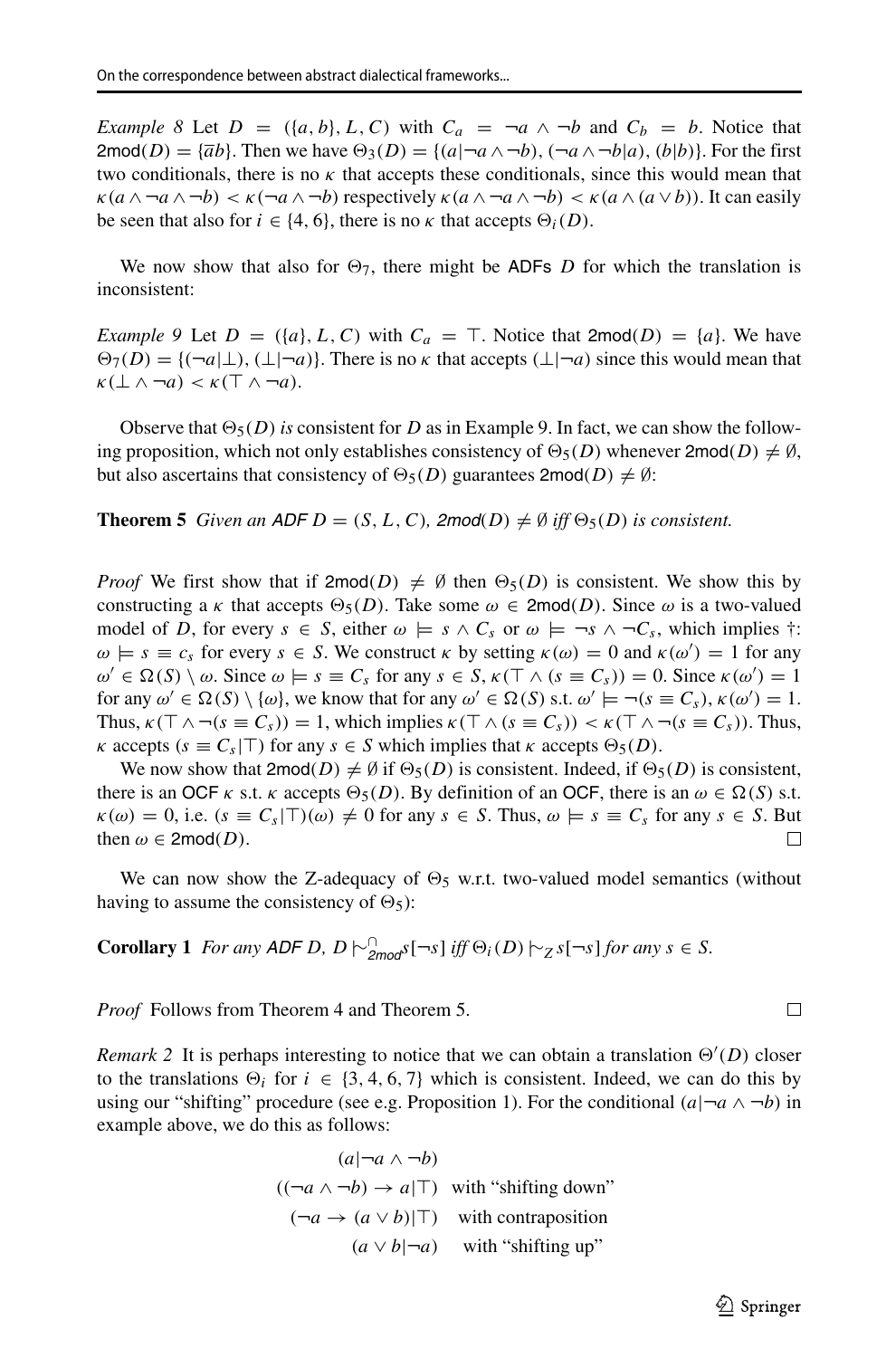Likewise, we can transform  $(\neg a \land \neg b | a)$  into  $(\neg a | a \lor b)$ , and we obtain  $\Theta'(D)$  =  $\{(a \vee b | \neg a), (\neg a | a \vee b), (b | b)\}.$  We easily observe that  $(\kappa_{\Theta'(D)}^Z)^{-1}(0) = {\overline{a}b}$ , which gives use *Z*-adequacy w.r.t. the two-valued semantics for  $\Delta$ .

One could ask now, for the translations  $\Theta_3$ ,  $\Theta_4$ ,  $\Theta_6$  and  $\Theta_7$ , whether there are conditions under which they are consistent. One conjecture could be that ADFs without self-attacking nodes make  $\Theta_3$  consistent.

**Definition 7** An ADF  $D = (S, L, C)$  *contains no self-attacking nodes* iff for no  $s \in S$ ,  $C_s \vdash \neg s$ .

We now give an example of an ADF without self-attacking nodes for which  $\Theta_3$  is inconsistent. For this it is convenient to define an *exclusive disjunction*  $\phi \overline{\vee} \psi := (\phi \vee \psi) \wedge \neg (\psi \wedge \psi)$ *φ)*.

*Example 10* Let  $D = (\{a, b, c\}, L, C)$  with  $C_a = C_b = a \nabla b$  and  $C_c = T$ . Then the unique two-valued model of *D* is *v* with  $v(a) = \bot$ ,  $v(b) = \bot$  and  $v(c) = T$ . We have  $\Theta_3(D) =$ two-valued model of *D* is *v* with  $v(a) = \bot$ ,  $v(b) = \bot$  and  $v(c) = \top$ . We have  $\Theta_3(D) =$ <br>{ $(a|a\overline{\vee}b)$ ,  $(b|a\overline{\vee}b)$ ,  $(c|\top)$ ,  $(a\overline{\vee}b|a)$ ,  $(a\overline{\vee}b|b)$ ,  $(\top|c)$ } We now show that there is no *k* s.t.  $\kappa \models \Theta_3(D)$ . For this, with Theorem 4, it suffices to there is a  $\Delta \subseteq \Theta_3(D)$  s.t. no  $\delta \in \Delta$  is tolerated in  $\Delta$ . Setting  $\Delta = \{(a|a \overline{\vee}b), (b|a \overline{\vee}b)\}$ , we see that there is no  $\omega$  s.t.  $\omega \models a \overline{\vee} b \wedge a$  and  $\omega \models (a \overline{\vee} b) \rightarrow b$ . For reasons of symmetry, it is also clear that  $\Delta$  does not tolerate  $(b|a\nabla b)$  either.

The node *c* in the above example is meant to take away the presumption that the inconsistency of  $\Theta_3(D)$  is caused by there being no two-valued model for which some node is validated (i.e. there existing no  $\omega \in \text{2mod}(D)$  s.t. for some  $s \in S$ ,  $\omega(s) = \top$ ). Observe that for  $D = (\{a, b\}, L, C)$  with  $C_a = C_b = a \overline{\vee} b$ , this would be the case.

**Definition 8** An ADF  $D = (S, L, C)$  is:

- *non-refuting* if there is no  $s \in S$  s.t.  $\sqcap_i$ 2mod $(s) = \bot$ .
- *non-validating* if there is no  $s \in S$  s.t.  $\Box_i$ 2mod $(s) = \top$ .

**Theorem 6** *Given an ADF D,*  $\Theta_3(D)$  *is consistent if D is non-refuting.* 

*Proof* Suppose that *D* is non-refuting, i.e. for every  $s \in S$ ,  $\sqcap_i$ 2mod $(D)(s) \in \{u, \top\}$ . This means that (†): for every  $s \in S$ , there is an  $\omega \in \text{2mod}(D)$  s.t.  $\omega(s) = \top$ . We show now that for every non-empty  $\Delta \subseteq \Theta_3(D)$ , there is some  $\delta \in \Delta$  s.t.  $\delta$  is tolerated by  $\Delta$ , which with Theorem 1 suffices to show consistency. Indeed, consider some arbitrary but fixed non-empty  $\Delta \subseteq \Theta_3(D)$ . Suppose first there is some  $s \in S$  s.t.  $(s|C_s) \in \Delta$ . With  $\dagger$ , there is some  $\omega \in \text{2mod}(D)$  s.t.  $\omega(s) = \top$ . Since  $\omega \in \text{2mod}(D)$ ,  $\omega(C_s) = \top$  and thus  $\omega \models s \land C_s$ . Furthermore, for every  $s' \in S$ ,  $\omega \models s' \equiv C_{s'}$ , i.e.  $\omega \models C_{s'} \rightarrow s'$  and  $\omega \models s' \rightarrow C_{s'}$ . But then  $\omega((C_{s'}|s')) \neq 0$  and  $\omega((s'|C_{s'})) \neq 0$ . A fortiori,  $\omega(\delta') \neq 0$  for any  $\delta \in \Delta$ . Suppose now that  $(s|C_s) \notin \Delta$  for any  $s \in S$ . Since  $\Delta \neq \emptyset$ , there is some  $s \in S$  for which  $(C_s|s) \in \Delta$ . With  $\dagger$ , there is some  $\omega \in \text{2mod}(D)$  s.t.  $\omega(s) = \top$ . Since  $\omega \in \text{2mod}(D)$ ,  $\omega(C_s) = \top$  and thus  $\omega \models s \land C_s$ . Furthermore, for every  $s' \in S$ ,  $\omega \models s' \equiv C_{s'}$ , i.e.  $\omega \models C_{s'} \rightarrow s'$  and  $\omega \models s' \rightarrow C_{s'}$ . But then  $\omega((C_{s'}|s')) \neq 0$  and  $\omega((s'|C_{s'})) \neq 0$ . A fortiori,  $\omega(\delta') \neq 0$  for any  $\delta \in \Delta$ .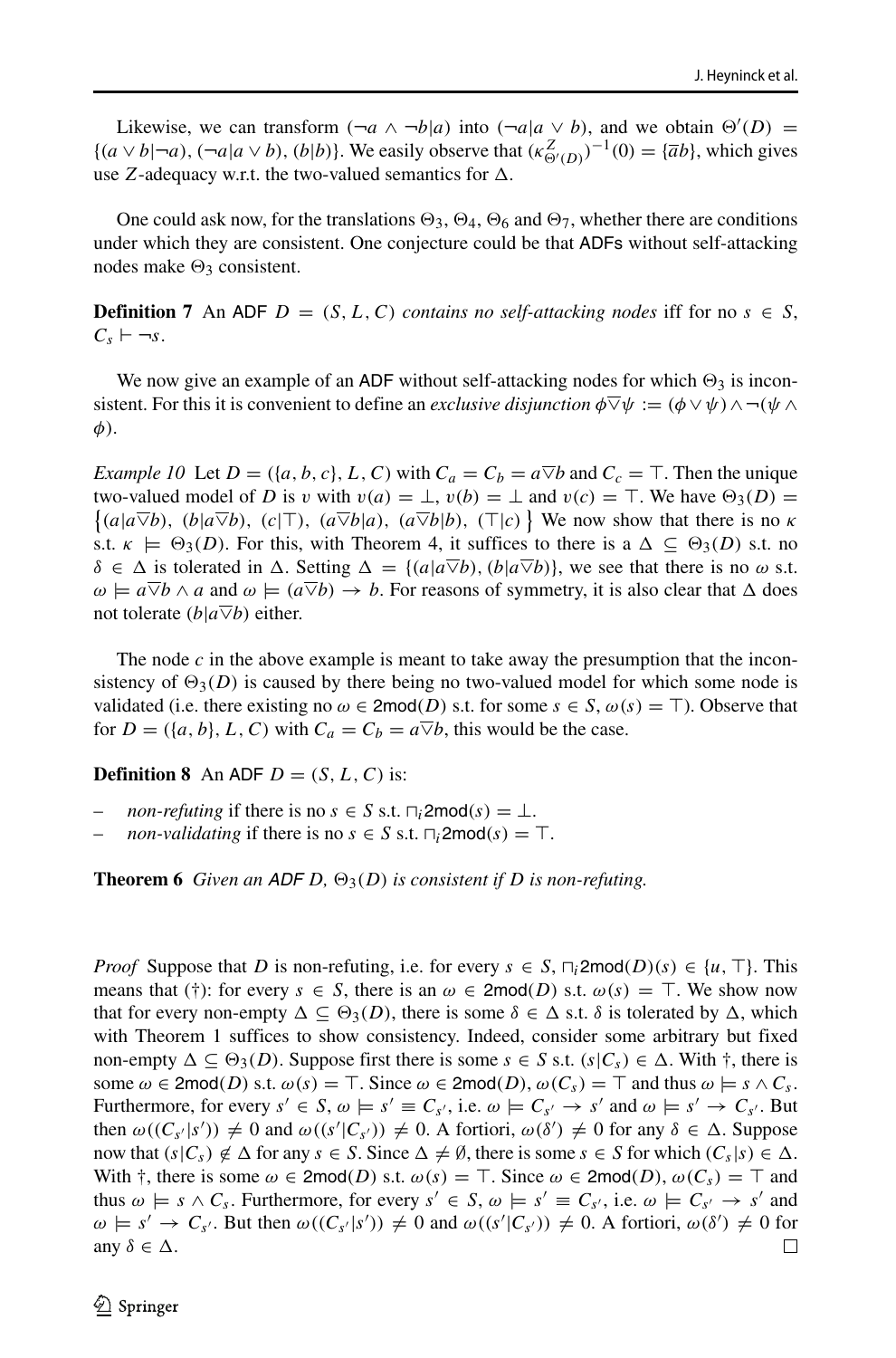Unfortunately, non-refutingness of *D* is not a necessary condition for the consistency of  $\Theta_3(D)$ :

*Example 11* Consider the ADF  $D = (\{a, b\}, L, C)$  with  $C_a = \top$  and  $C_b = \neg a$ . Notice that *D* is refuting since  $2 \text{mod}(D) = \{a\overline{b}\}\$ and thus  $\bigcap_i 2 \text{mod}(D)(b) = \bot$ . However,  $\Theta_3(D)$  is not inconsistent, since e.g. *κ* with  $\kappa(a\overline{b}) = 0$ ,  $\kappa(\overline{a}b) = 1$  and  $\kappa(ab) = \kappa(\overline{a}\overline{b}) = 2$  accepts  $\Theta_3(D)$ .

The following example shows that non-refutingness of *D* is not a sufficient condition for consistency of  $\Theta_4(D)$ ,  $\Theta_6(D)$  or  $\Theta_7(D)$ :

*Example 12* Let  $D = (\{a\}, L, C)$  with  $C_a = \top$ . Then  $\Theta_4(D) = \{ (b | \top), (\neg b | \bot) \}$ . Notice that  $\{(\neg b|\bot) \}$  does not tolerate  $(\neg b|\bot)$  since there is no world  $\omega \in \Omega(\{b\})$  s.t.  $\omega(\bot \wedge \neg b) =$ T. Thus, with Theorem 1,  $\Theta_4(D)$  is inconsistent (and likewise for  $\Theta_6(D)$  and  $\Theta_7(D)$ ).

**Theorem 7** *Given an ADF D,*  $\Theta_4(D)$  *is consistent if D is non-validating and non-refuting.* 

*Proof* Suppose that *D* is non-validating, i.e. for every  $s \in S$ ,  $\sqcap_i$ 2mod $(D)(s) \in \{u, \perp\}.$ This means that (†): for every  $s \in S$ , there is an  $\omega \in 2mod(D)$  s.t.  $\omega(s) = \bot$ . We show for every  $\Delta \subseteq \Theta_4(D)$  tolerates some  $\delta \in \Delta$ , by Theorem 1 suffices to show consistency. Indeed, consider some arbitrary but fixed  $\Delta \subseteq \Theta_4(D)$ . Suppose first that for some  $s \in S$ ,  $(\neg s | \neg C_s)$  ∈  $\Delta$ . Since *D* is non-validating, there is some  $\omega \in 2mod(D)$  s.t.  $\omega(s) = \bot$ . Since  $\omega(s) = \omega(C_s)$ ,  $\omega \models \neg C_s$ . Thus,  $\omega \models \neg s \land \neg C_s$ . Since  $\omega \in \text{2mod}(D)$ , for every  $s' \in S$ ,  $\omega(s') = \omega(C_{s'})$  and thus  $\omega \not\models C_{s'} \wedge \neg s'$  and  $\omega \not\models \neg C_{s'} \wedge s'$ , i.e.  $\omega(\delta) \neq 0$  for any  $\delta \in \Theta_4(D)$ . A fortiori,  $\omega(\delta) \neq 0$  for any  $\delta \in \Delta$ . The proof for  $(s|C_s) \in \Delta$  is similar.

**Theorem 8** *Given an ADF D,*  $\Theta_6(D)$  *is consistent if D is non-validating and non-refuting.* 

*Proof* The proof is similar to that of Theorem 7.

**Theorem 9** *Given an ADF D,*  $\Theta_7(D)$  *is consistent if D is non-validating.* 

*Proof* The proof is similar to that of Theorem 7.

These theorems allow us to make the following statements about the Z-adequacy of the translations  $\Theta_3$ ,  $\Theta_4$ ,  $\Theta_6$  and  $\Theta_7$ :

**Corollary 2** *For any*  $D = (S, L, C)$ *:* 

- *– If D is non-refuting*,  $D \sim_{2\text{mod}}^0 S[-S]$  *iff*  $\Theta_3(D) \sim_Z S[-S]$  *for any*  $s \in S$ *.*
- *–* For any *i* ∈ {4,6}, *if D is non-refuting and non-validating,*  $D \sim_{2mod}^{0}$ *s*[¬*s*] *iff*  $\Theta_i(D)$   $\sim$  *z s*[¬*s*] *for any s* ∈ *S.*
- *– If D is non-validating,*  $D \sim_{2mod}^n s[-s]$  *iff*  $\Theta_7(D) \sim_Z s[-s]$  *for any*  $s \in S$ *.*

*Proof* Follows from Theorems 6, 7, 8 and 9.

 $\Box$ 

 $\Box$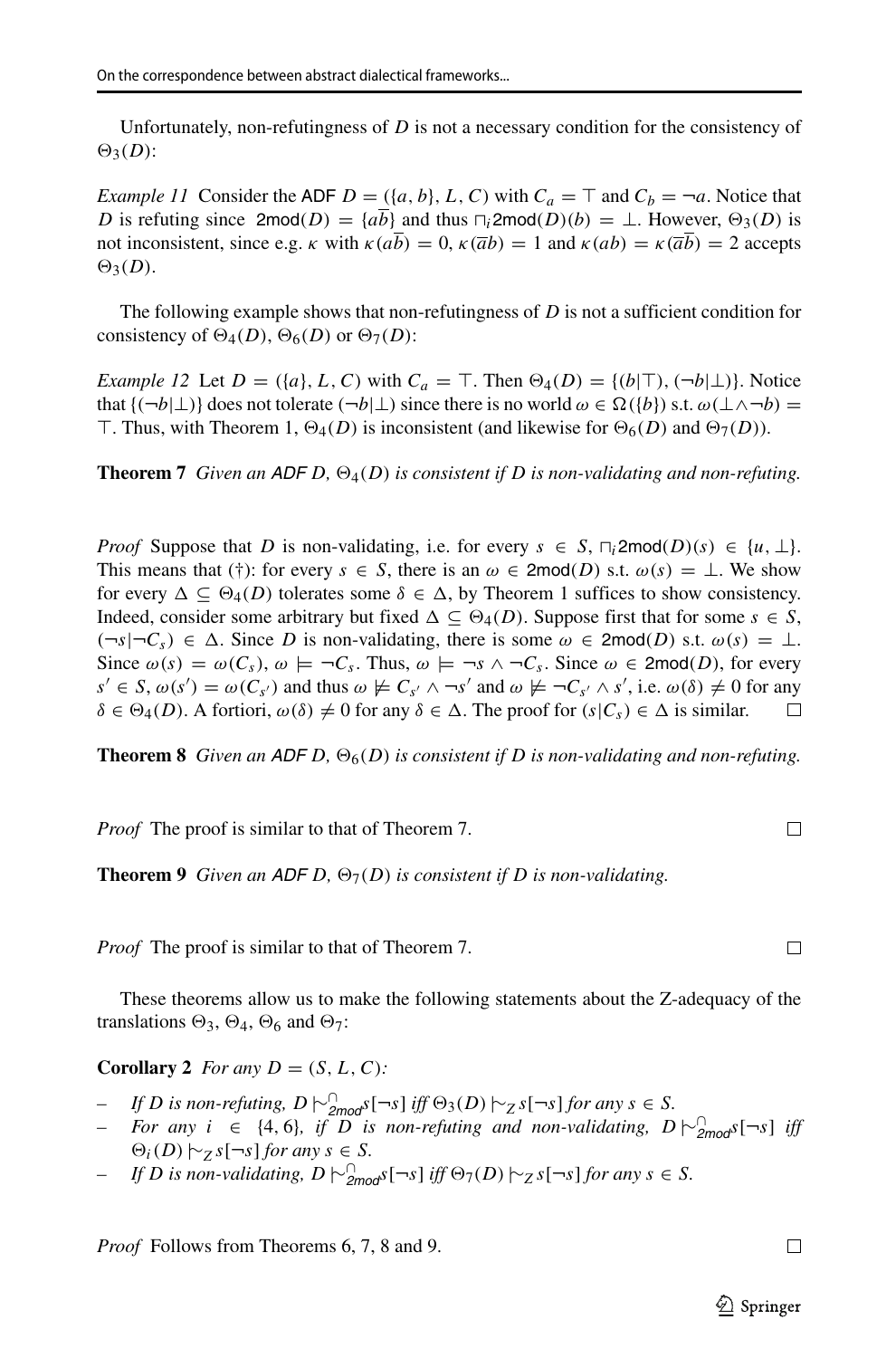| i              | Condition on D for Consistency of $\Theta_i(D)$ | Result    |
|----------------|-------------------------------------------------|-----------|
| 3              | non-refuting                                    | Theorem 6 |
| $\overline{4}$ | non-refuting and non-validating                 | Theorem 7 |
| 5              | $2 \text{mod}(D) \neq \emptyset$                | Theorem 5 |
| 6              | non-refuting and non-validating                 | Theorem 8 |
| 7              | non-validating                                  | Theorem 9 |

<span id="page-15-2"></span>**Table 2** Summary of the conditions for consistency of translations  $\Theta_3, \ldots, \Theta_7$  established in this section

We close this sub-section by making some obeservations on both the consequence relations resulting from non-refuting and non-validating ADFs and their corresponding translations. We first observe that from a conditional logic perspective, non-refuting and non-validating ADFs are rather simple

#### **Proposition 5** *For any ADF D:*

- *– If D* is non-refuting  $\Theta_3(D) = (\Theta_3(D))_0$ <sup>[6](#page-15-1)</sup>
- *If D* is non-refuting and non-validating,  $\Theta_i(D) = (\Theta_i(D))_0$  for  $i \in \{4, 6\}$ .
- *If D* is non-validating,  $\Theta_7(D) = (\Theta_7(D))_0$ .

*Proof* Notice that in the proof of Theorem 7, we have actually established that for every *s* ∈ *S*,  $(s|C_s)$  and  $(C_s|s)$  are tolerated by  $\Theta_3(D)$ . Similarly for  $\Theta_4$ ,  $\Theta_5$  and  $\Theta_7$ , using Theorems 7. 8 respectively 9 instead of Theorem 7. Theorems 7, 8 respectively 9 instead of Theorem 7.

We furthermore observe that ADFs that are both non-validating and non-refuting are inconclusive, in the sense that they do not allow to infer a conclusive judgement about any node:

**Proposition 6** *If D is non-refuting and non-validating,*  $D \not\vdash_{\text{2mod}}$ *s for any*  $s \in S$ *.* 

*Proof* Suppose *D* is non-refuting and non-validating. Then  $\bigcap_i 2 \text{mod}(s) = u$  for any  $s \in S$  and thus  $D \not\vdash^{\bigcirc}_{s}$  is for any  $s \in S$ . and thus  $D \not\sim \frac{1}{2 \text{mod}} \dot{s}$  for any  $s \in S$ .

Table [2](#page-15-2) summarizes the conditions for consistency established in this section.

### <span id="page-15-0"></span>**4.3** OCF**-adequacy w.r.t. two-valued semantics**

In this section, we generalize some of the results from the previous section in order to show OCF-adequacy of translations based on  $\Theta_3, \dots, \Theta_7$  w.r.t. the two-valued model semantics.

We first show the OCF-adequacy of  $\Theta_1$  and  $\Theta_2$ :

**Proposition 7**  $\Theta_1$  (respectively  $\Theta_2$ ) is OCF-adequate w.r.t. 2mod for the class of ADFs for *which*  $\Theta_1(D)$  (respectively  $\Theta_2(D)$ ) is consistent.

<span id="page-15-1"></span><sup>&</sup>lt;sup>6</sup>Recall,  $(\Theta_3(D))_0 = {\delta \in \Theta_3(D) \mid \Delta \text{ tolerates } \delta}$  is the set of conditionals tolerated by  $\Theta_3(D)$  (i.e. the set of conditionals which have  $Z_{\Theta_3(D)}$ -rank 0).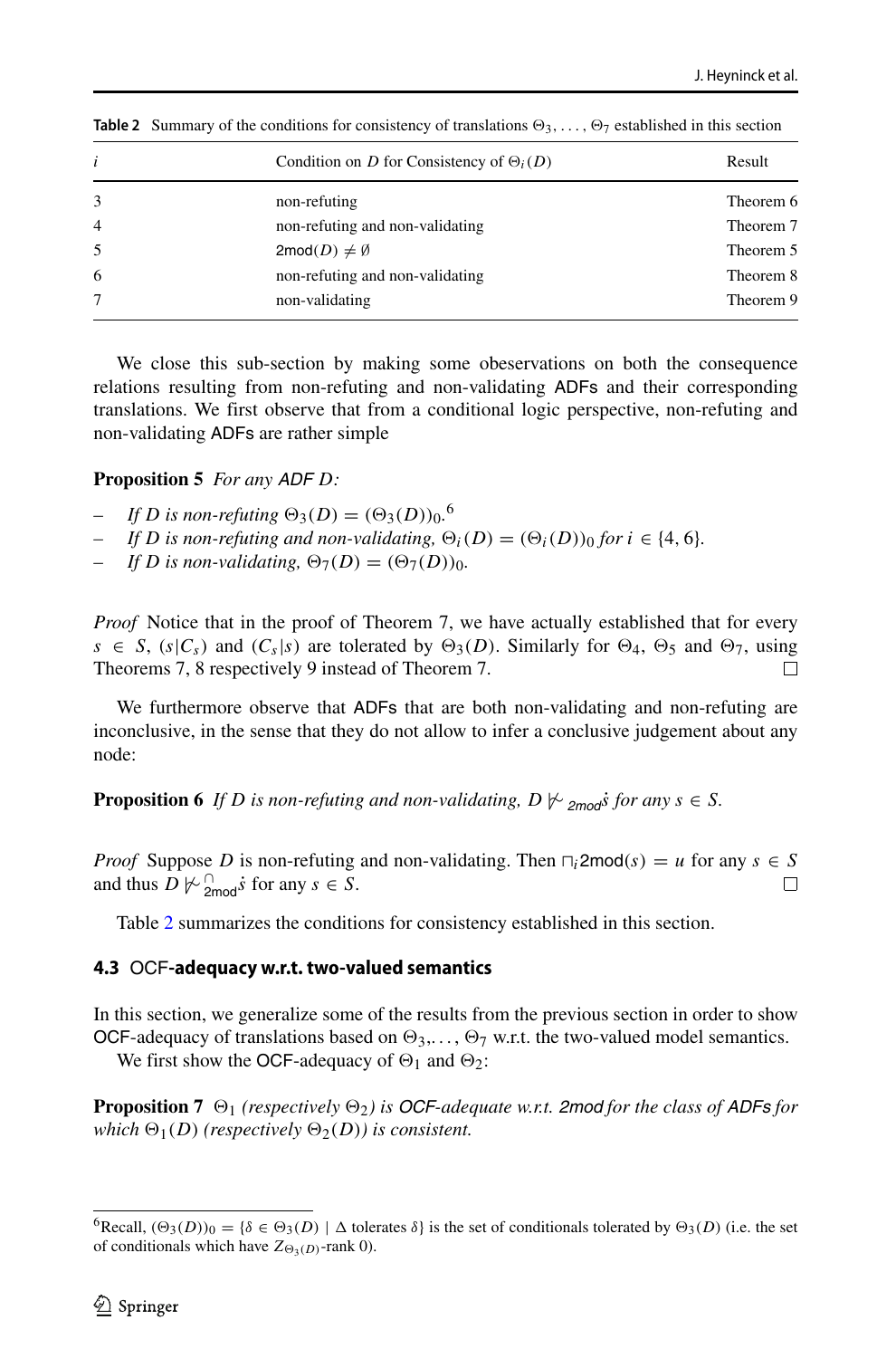*Proof* We first show that for any  $1 \le i \le 2$  and any ADF *D*, 2mod $(D) \subseteq (\kappa_{\Theta_i(D)}^Z)^{-1}(0)$ . Indeed, consider  $\omega \in \text{2mod}(D)$ . For any  $s \in S$ ,  $\omega(s) = \top$  iff  $\omega(C_s) = \top$ , i.e.  $(C_s|s)(\omega) \in$ {1*, u*} and  $(s|C_s)(\omega) \in \{1, u\}$ . Thus,  $\kappa_{\Theta_i(D)}^Z(\omega) = 0$ .

We can now obtain an OCF *κ* that accepts  $\Theta_i(D)$  by setting  $\kappa(\omega) = 0$  iff  $\omega \in \text{2mod}(D)$ and  $\kappa(\omega) = \kappa_{\Theta_i(D)}^Z(\omega) + 1$  otherwise. We show that  $\kappa$  accepts  $\Theta_i(D)$  for  $i = 1$ , the case for  $i = 2$  is similar. Indeed consider  $(s|C_s) \in \Theta_1(D)$ . Suppose first that for some  $\omega \in$  $2\text{mod}(D)$ ,  $\omega \models C_s$ . Then  $\kappa(s \wedge C_s) = 0 < \kappa(\neg s \wedge C_s) = \kappa_{\Theta_1(D)}^Z + 1$ . Suppose now that for  $\omega \in \text{2mod}(D), \omega \models C_s$ . Since  $\Theta_1(D)$  is consistent,  $\kappa^Z_{\Theta_1(D)}(C_s \wedge s) < \kappa^Z_{\Theta_1(D)}(C_s \wedge \neg s)$ , thus,  $\kappa(C_s \wedge s) = \kappa_{\Theta_1(D)}^Z(C_s \wedge s) + 1 < \kappa_{\Theta_1(D)}^Z(C_s \wedge \neg s) + 1 = \kappa(C_s \wedge s \neg s).$ 

Finally, notice that since  $\kappa^{-1}(0) = 2 \text{mod}(D)$ ,  $D \sim_{2 \text{mod}}^{\cap} s$  iff  $s \in Bel(\kappa)$ . Thus,  $\Theta_i$  is OCF-adequate w.r.t. 2mod for  $1 \le i \le 2$ .

We now show the following result on the relationship between OCFs induced by a Zpartitioning and other OCFs.

**Proposition 8** *Given a set of conditionals*  $\Delta$ *, for any*  $\kappa$  *s.t.*  $\kappa \models \Delta$ *,*  $\kappa^{-1}(0) \subseteq (\kappa_{\Delta}^Z)^{-1}(0)$ *.* 

*Proof* Suppose that for some  $\omega \in \Omega$ ,  $\kappa(\omega) = 0$  yet  $\kappa^Z(\omega) \neq 0$ . The latter means (with Lemma 1) that  $\omega \models \phi \land \neg \psi$  for some  $(\psi | \phi) \in \Delta$ . But then  $\kappa(\phi \land \psi) \nless \kappa(\phi \land \neg \psi)$ , contradiction to  $\kappa \models \Delta$ . contradiction to  $\kappa \models \Delta$ .

For any OCF  $\kappa$  that accepts  $\Theta_3$ ,  $\Theta_4$ ,  $\Theta_5$  or  $\Theta_6$ , the most plausible worlds according to  $\kappa$ will be a subset of the two-valued models of the translated ADF:

**Proposition 9** *For any*  $3 \le i \le 7$ *, if*  $\Theta_i(D)$  *is consistent and*  $\kappa \models \Theta_i(D)$  *then*  $\kappa^{-1}(0) \subseteq$ *2mod(D).*

*Proof* By Propositions 2, 3 and 4, for any 3  $\leq i \leq 7$ ,  $(\kappa_{\Theta_i(D)}^Z)^{-1}(0) = 2 \text{mod}(D)$ . By Proposition 8, if  $\kappa \models \theta_i(D)$  then  $\kappa^{-1}(0) \subseteq (\kappa_{\Theta_i(D)}^Z)^{-1}(0)$ . □

Notice that this result is, in a sense, stronger than just establishing OCF-adequacy. In fact, OCF-adequacy of  $\Theta_3, \ldots, \Theta_7$  follows from the Z-adequacy of these translations. What Proposition 9 establishes is that any *κ* that accepts  $\Theta_i$  (for  $3 \le i \le 7$ ) will give rise to a set of beliefs that is determined by  $2mod(D)$ , in the sense that the beliefs also follow from a subset of the two-valued models. Furthermore, |∼∩ 2mod forms a lower bound on *Bel(κ)* in the sense that everything that is derivable using  $\sim_{\text{2mod}}^{\text{1}}$  from *D* will be in *Bel* (*κ*). These two insights are shown in the following proposition:

**Proposition 10** *For any*  $3 \le i \le 7$ *, if*  $\Theta_i(D)$  *is consistent and*  $\kappa \models \Theta_i(D)$ *:* 

- $-$  *if*  $D \n\sim_{2mod}^D \phi$  *then*  $\phi \in Bel(K)$ *.*
- *if*  $\phi \in Bel(K)$  *then there is some*  $\Delta \subseteq \text{2mod}(D)$  *s.t.*  $Bel(K) = {\phi \mid \forall \omega \in \Delta : \omega \models \phi}$ *.*

*Proof* Both statements follow immediately from Proposition 9.

 $\Box$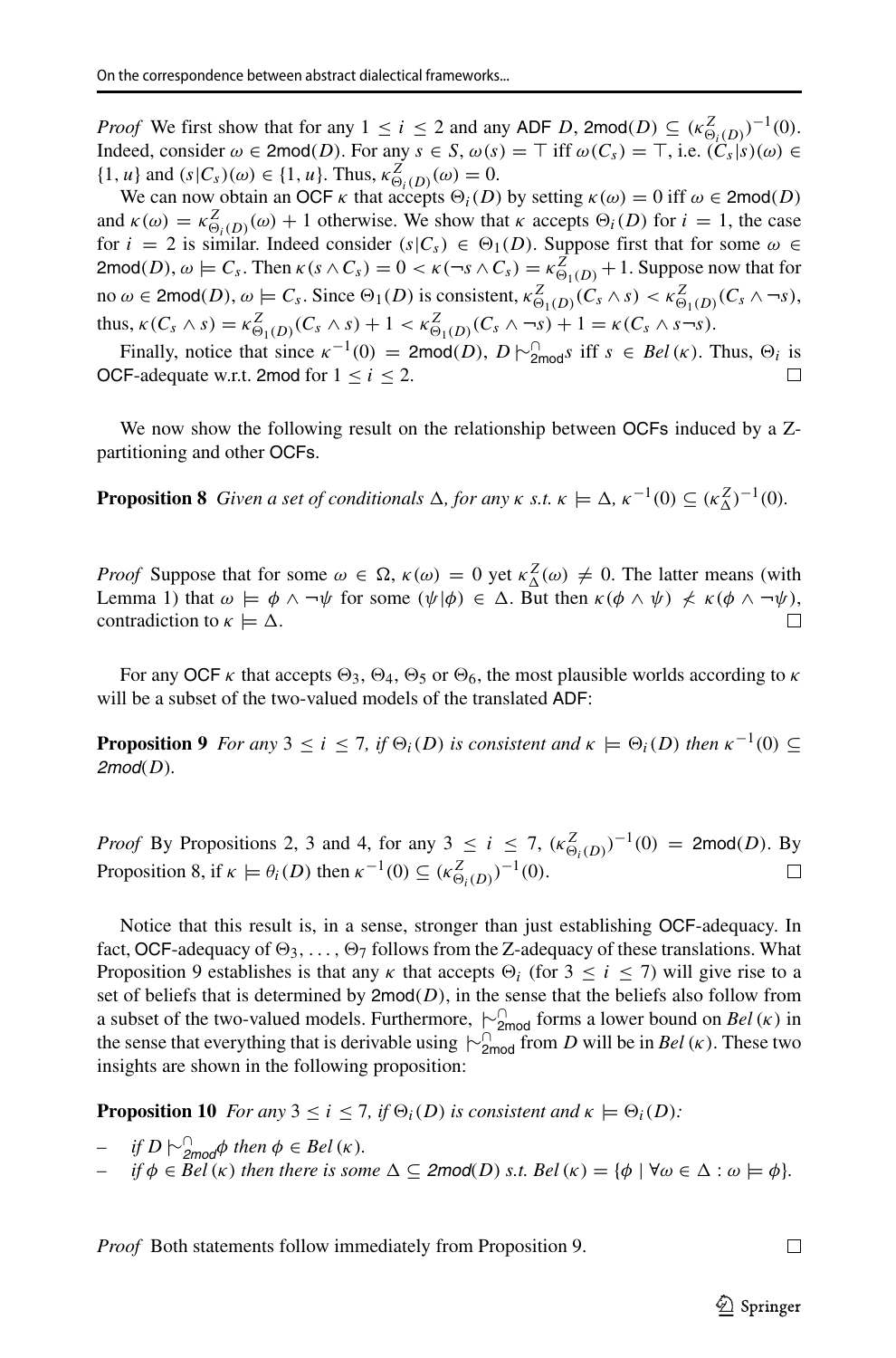$\Box$ 

### <span id="page-17-0"></span>**5 Z-adequacy and OCF-adequacy w.r.t. stable and preferred semantics**

In this section, we study the Z- and OCF-adequacy of the translations  $\Theta_3, \ldots, \Theta_7$  w.r.t. the stable and preferred semantics.

We can strengthen Theorem 4 to obtain Z-adequacy with respect to the stable and preferred semantics for specific subclasses of ADFs:

**Theorem 10** *For any*  $i \in \{3, 4, 5, 6, 7\}$  *the following results hold:* 

- 1.  $\Theta_i$  *is Z-adequate w.r.t. the stable semantics for the class of weakly coherent ADFs for which*  $\Theta_i(D)$  *is consistent.*
- 2.  $\Theta_i$  is Z-adequate w.r.t. the preferred semantics for the class of semi-coherent ADFs for *which*  $\Theta_i(D)$  *is consistent.*

*Proof* Ad 1. By Theorem 2, 2mod $(D) \supseteq$  stable $(D)$  for any ADF *D*. If *D* is weakly coherent, this means  $2\text{mod}(D) = \text{stable}(D)$ . Thus for any  $s \in S$ ,  $D \sim_{\text{stable}}^{1} s[-s]$  iff  $D \sim_{\text{2mod}}^{1} s[-s]$ . By Theorem 4 *D*  $\sim$ <sup>[1</sup>stable<sup>*s*[→*s*] iff  $\Theta_i(D)$   $\sim$ <sub>Z</sub> *s*[→*s*].</sup>

Ad 2. By Theorem 2, preferred $(D) \supseteq 2 \text{mod}(D)$ . If *D* is semi-coherent, this means  $\mathsf{prefered}(D) = 2\mathsf{mod}(D)$ . Thus for any  $s \in S$ ,  $D \models_{\mathsf{prefered}}^{\Box} s[-s]$  iff  $D \models_{\mathsf{2mod}}^{\Box} s[-s]$ . By Theorem 4,  $D \sim_{\text{preferred}}^{\cap} s[\neg s]$  iff  $\Theta_i(D) \sim_{Z} s[\neg s]$ .  $\Box$ 

These results can now be rephrased for syntactic subclasses of ADFs as follows:

**Corollary 3** *For any*  $i \in \{3, 4, 5, 7\}$  *the following results hold:* 

- 1.  $\Theta_i$  is Z-adequate w.r.t. the stable semantics for the class of **ASSADFs** and the class of *SFSADFs, whenever*  $\Theta_i(D)$  *is consistent.*
- 2. *i is Z-adequate w.r.t. the preferred semantics for the class of SFADFs that do not contain any odd-length cycles, whenever*  $\Theta_i(D)$  *is consistent.*

*Proof* This follows from Theorem 3 and Theorem 10.

In general, however, any translation based on  $\Theta_3, \ldots, \Theta_7$  will be OCF-inadequate w.r.t. preferred semantics as well:

**Proposition 11** *There is an ADF D s.t. for no*  $3 \le i \le 7$ ,  $\Theta_i(D)$  *is OCF-adequate w.r.t. preferred semantics.*

*Proof* We consider the following ADF  $D = (\{a, b, c\}, L, C)$  where:

 $C_a = \neg b$ ;  $C_b = \neg a$ ;  $C_c = \neg b \land \neg c$ ; This ADF has the following unique 2valued models:  $v(a) = v(c) = \perp$  and  $v(b) = \top$ . Thus, by Proposition 9, if  $\Theta_i(D)$  is consistent, this implies that if  $\kappa \models \Theta_i(D)$  for some  $3 \le i \le 7$  then  $\kappa \models b$ . However, there is a second preferred interpretation *v'* with  $v'(a) = \top$ ,  $v'(b) = \bot$  and  $v'(c) = u$ . Thus,  $D$   $\vdash^{\cap}_{\mathsf{preferred}} b$ .

A critical reader might remark that the above example is pathological since it depends on the node *c* being "self-attacking" in the sense that  $C_c \vdash \neg c$ . The following alternative yet more involving example shows that a similar behaviour can be created with an odd cycle (notice that an example without an odd-length cycle cannot be found, since any SFADF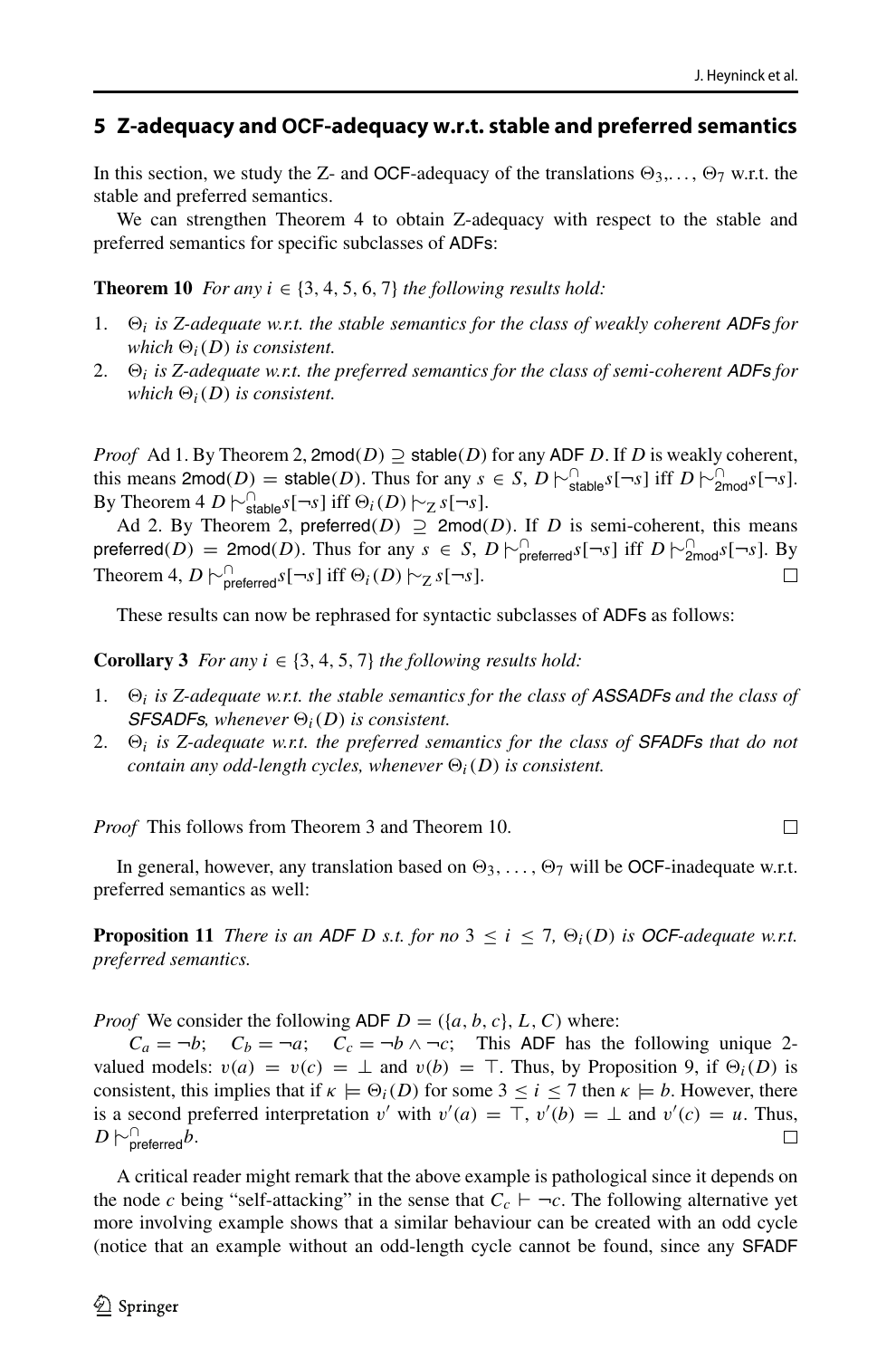without odd-length cycle is coherent and therefore any preferred interpretation will also be a two-valued interpretation):

*Example 13* We consider the following ADF  $D = (\{a, b, c, d, e\}, L, C)$  where:

 $C_a = \neg b; \ C_b = \neg a; \ C_c = \neg b \land \neg e; \ C_d = \neg c; \ C_e = \neg d;$ 

This ADF has one 2-valued model:  $v(a) = v(c) = v(e) = \perp$  and  $v(b) = v(d) = \top$ . Thus, by Proposition 9, this implies that if  $\kappa \models \Theta_i(D)$  for some  $3 \le i \le 7$  then  $\kappa \models d$ . However, there is a second preferred interpretation *v'* with  $v'(a) = \top$ ,  $v'(b) = \bot$  and  $v'(c) = v'(d) = v'(e) = u$ . Thus,  $D \vdash_{\text{preferred}}^{\cap} d$ .

*Remark 3* Notice that these propositions also imply the *Z*-inadequacy of  $\Theta_3$ ,  $\Theta_4$  and  $\Theta_5$ w.r.t. preferred semantics.

One proposal to avoid the impossibility result of Proposition 11 above would be to add some conditionals to  $\Theta_i$  (for  $3 \le i \le 7$ ). Unfortunately, such an escape route does not hold much promise:

**Proposition 12** Where  $\Theta \supseteq \Theta_i$  and  $\kappa \models \Theta$ ,  $\kappa^{-1}(0) \supseteq {\omega_v \mid v \in 2mod(D)}$  (for any  $3 \le i \le 7$ ).

*Proof* To show this proposition we first show the following Lemma:

**Lemma 2** *For two sets of conditionals*  $\Delta$  *and*  $\Delta'$ ,  $(\kappa_{\Delta}^Z)^{-1}(0) \supseteq (\kappa_{\Delta \cup \Delta'}^Z)^{-1}(0)$ *.* 

*Proof* Suppose  $\omega \in (\kappa_{\Delta \cup \Delta'}^Z)^{-1}(0)$ , i.e.  $\omega \not\models \phi \land \neg \psi$  for any  $(\psi | \phi) \in \Delta \cup \Delta'$ . Then clearly  $\omega \not\models \phi \land \neg \psi$  for any  $(\psi | \phi) \in \Delta$  and thus  $\omega \in (\kappa_{\Delta}^Z)^{-1}(0)$ .  $\Box$ 

Consider now some  $\Theta \supseteq \Theta_i$  (for some  $3 \le i \le 7$ ). By Proposition 8, any  $\kappa$  s.t.  $\kappa \models \Theta$ , *κ*<sup>-1</sup>(0) ⊆ ( $\kappa_0^Z$ )<sup>-1</sup>(0). By Lemma 2,  $(\kappa_0^Z)^{-1}(0)$  ⊆ ( $\kappa_{\Theta_i}^Z$ )<sup>-1</sup>(0). By Propositions 2, 3 and 4, this means that  $\kappa^{-1}(0) \subseteq 2 \text{mod}(D)$ .  $\Box$ 

We can now reproduce the inadequacy results we had before (Proposition 11) for any  $\Theta \supseteq \Theta_i$  (for  $3 \leq i \leq 7$ ):

**Proposition 13** *There is an ADF D s.t. for every*  $3 \le i \le 7$ *, there is no*  $\Theta \supset \Theta(D)$  *is OCF-adequate w.r.t. preferred semantics.*

*Proof* The proof of claim 1 respectively claim 2 is identical to the proofs of Proposition 15 respectively 11 except that instead of Proposition 9 we use Proposition 12. □

*Remark 4* Again these propositions imply the *Z*-inadequacy of any  $\Theta \supseteq \Theta_i$  (for  $3 \leq i \leq$ 7).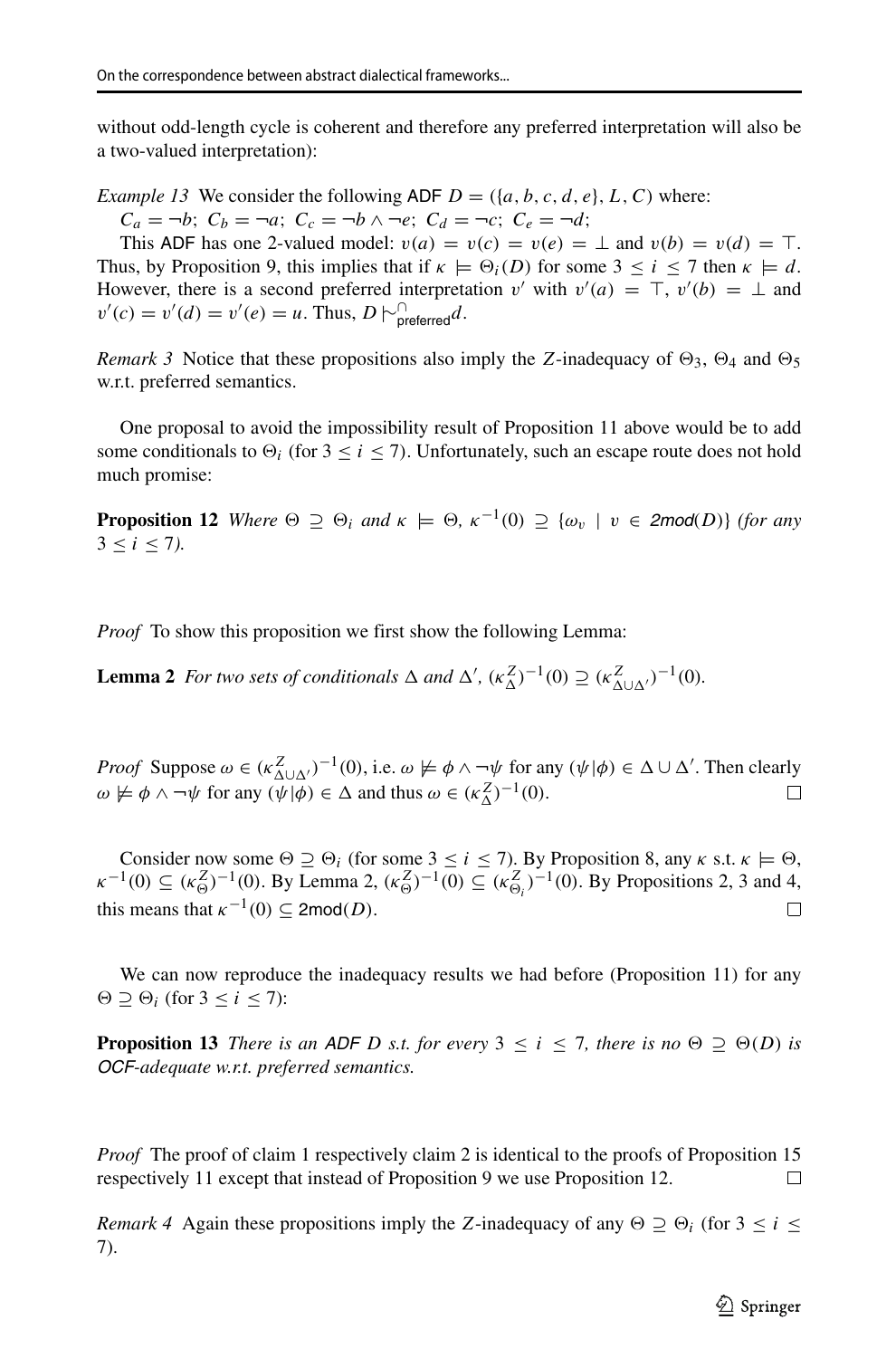### <span id="page-19-0"></span>**6 OCF- and** *Z***-inadequacy w.r.t. the grounded semantics**

In this section we show the OCF- and *Z*-inadequacy of all translations  $\Theta_1, \ldots, \Theta_7$  w.r.t. the grounded semantics.

We start by showing the OCF- and *Z*-inadequacy of  $\Theta_1$  w.r.t. the grounded semantics:

*Example 14* Consider the ADF *D* =  $({p, q, r}, L, C)$  with  $C_p = T, C_q = \neg p, C_r =$  $\neg q$ . The grounded interpretation *v<sub>G</sub>* of *D* assigns  $v_G(p) = v_G(r) = \top$  and  $v_G(q) = \bot$ . However,  $\Theta_1(D) = \{ (p | \top), (q | \neg p), (\overline{p} | q) \}$ . Then  $(\kappa_{\Theta_1(D)}^Z)^{-1} = \{ p \overline{q} \overline{r}, p \overline{q} r \}$  and thus  $\Theta$ <sub>1</sub>(*D*)  $\text{/*}_Z r$  whereas *D*  $\vdash$ <sub>qrounded</sub> *r*.

*Example 15* Consider the ADF  $D = (\{p, q\}, L, C)$  with  $C_p = \top$  and  $C_q = \neg p$ . The grounded interpretation of *D* assigns  $v(p) = \top$  and  $v(q) = \bot$ .  $\Theta_2(D) = \{(\top | p), (\neg p | q)\}.$ Then  $(\kappa_{\Theta_2(D)}^Z)^{-1} = \{p\overline{q}, \overline{p}q, pq\}$  and thus  $\Theta_2(D) \not\sim_Z p$  whereas  $D \vdash_{\text{grounded}} p$ .

Theorem 4 can also be used to derive the Z-inadequacy of  $\Theta_3$ ,  $\Theta_4$ ,  $\Theta_5$ ,  $\Theta_6$  and  $\Theta_7$  with respect to the grounded semantics:

**Proposition 14** *For any*  $\Theta(D)$  *that satisfies C1 and C2*,  $\Theta$  *is not Z-adequate with respect to grounded.*

*Proof* We consider the following ADF  $D = (\{a, b, c, d\}, L, C)$  where:

 $C_a = \neg b$ ;  $C_b = \neg a$ ;  $C_c = \neg a \land \neg b$ ;  $C_d = \neg c$  This ADF has the following 2valued models: *v*<sub>1</sub> which assigns  $v_1(a) = v_1(d) = \top$  and  $v_1(b) = v_1(c) = \bot$  and *v*<sub>2</sub> with  $v_2(b) = v_2(d) = \top$  and  $v_2(a) = v_2(c) = \bot$ . Since  $v_1(d) = v_2(d) = \top$ , by Proposition 3 and Proposition 4,  $\Theta(D) \sim_Z d$ . However, the grounded assignment *v<sub>G</sub>* sets  $v_G(a) = v_G(b) = v_G(c) = v_G(d) = u$ .  $v_G(a) = v_G(b) = v_G(c) = v_G(d) = u.$ 

We can generalize this result for OCF-inadequacy (w.r.t. grounded semantics):

**Proposition 15** *There is an ADF D s.t. for no*  $3 \le i \le 7$ ,  $\Theta_i(D)$  *is OCF-adequate w.r.t. grounded semantics.*

*Proof* We consider the following ADF  $D = (\{a, b, c, d\}, L, C)$  where:

 $C_a = \neg b$ ;  $C_b = \neg a$ ;  $C_c = \neg a \land \neg b$ ;  $C_d = \neg c$ . This ADF has the following 2-valued interpretation: *v*<sub>1</sub> which assigns  $v_1(a) = v_1(d) = \top$  and  $v_1(b) = v_1(c) = \bot$ and *v*<sub>2</sub> with  $v_2(b) = v_2(d) = \top$  and  $v_2(a) = v_2(c) = \bot$ . Since  $v_1(d) = v_2(d) = \top$ , by Proposition 9, this implies that if  $\kappa \models \Theta_i(D)$  for some  $3 \le i \le 5$  then  $\kappa \models d$ . However, the grounded assignment  $v_G$  sets  $v_G(a) = v_G(b) = v_G(c) = v_G(d) = u$ . П

We can again reproduce the inadequacy results we had before (Proposition 15) for any  $\Theta \supseteq \Theta_i$  (3  $\leq i \leq 7$ ):

**Proposition 16** *There is an ADF D s.t. for any*  $3 \le i \le 7$ *, for no*  $\Theta \supseteq \Theta_i(D)$  *is*  $\Theta$ *OCF-adequate w.r.t. grounded semantics.*

*Proof* The proof of claim 1 respectively claim 2 is identical to the proofs of Proposition 15 respectively 11 except that instead of Proposition 9 we use Proposition 12. $\Box$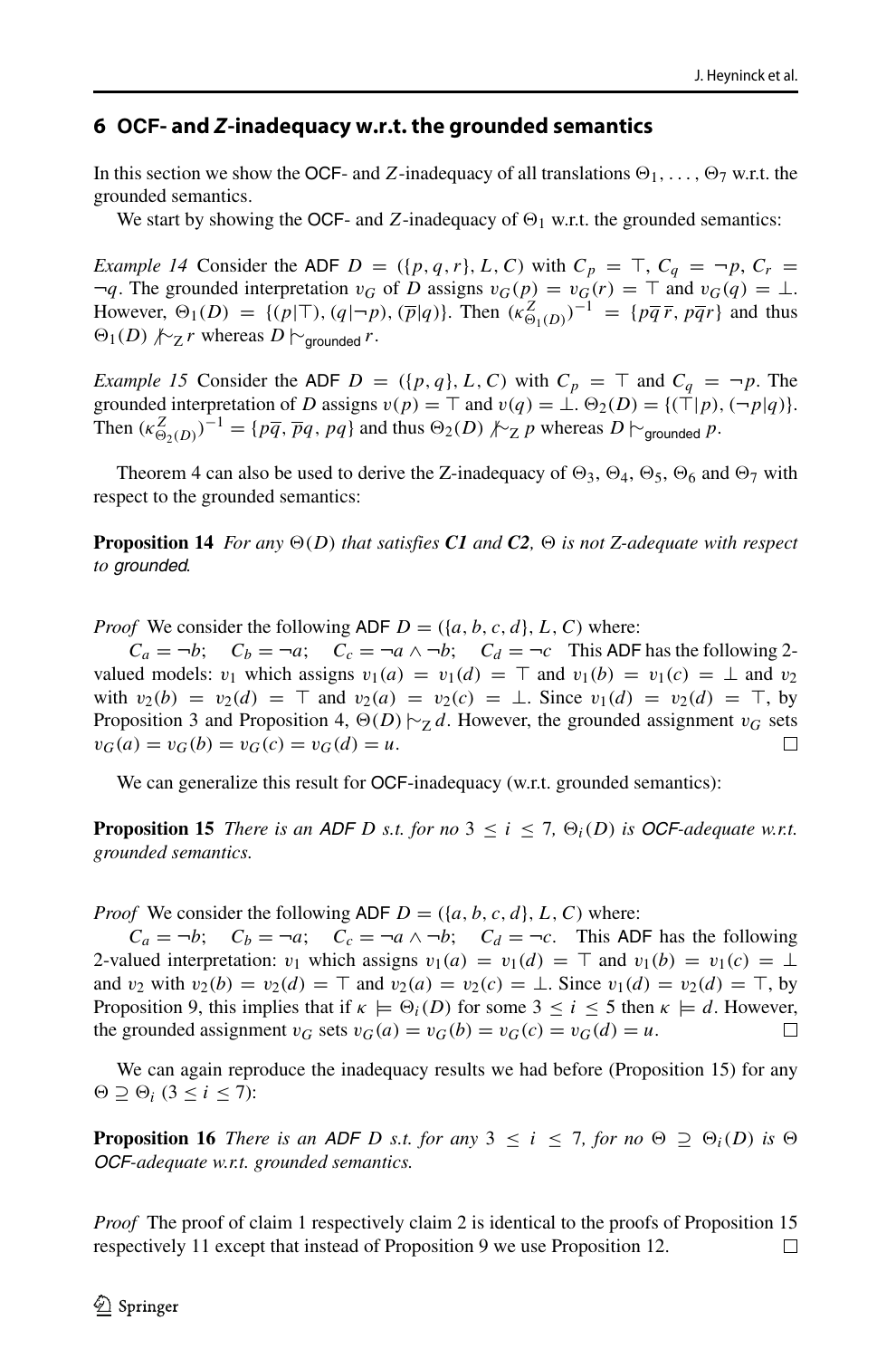Nevertheless, we can report on some classes of ADFs for which  $\Theta_3, \ldots, \Theta_7$  are Zadequate. In particular, for acyclic ADFs, Z-adequacy w.r.t. the grounded semantics is guaranteed:

**Theorem 11** *Given some*  $3 \leq i \leq 7$ ,  $\Theta_i$  *is Z-adequate w.r.t. the two-valued model semantics w.r.t. the class of acyclic ADFs for which*  $\Theta_i$  *is consistent.* 

*Proof* Follows from Theorem 3 and Propositions 2, 3 and 4.

# <span id="page-20-0"></span>**7 Properties of the translations**

In this section, we study several general properties of our translations. In Section [7.1,](#page-20-1) we study several desirable properties for translations between non-monotonic formalisms, originally proposed by [\[14\]](#page-23-12). In Section [7.2,](#page-20-2) we make some remarks on the properties of the translations from a conditional perspective.

### <span id="page-20-1"></span>**7.1 Properties for translations between non-monotonic formalisms**

In this section we want to look at several desirable properties, proposed by [\[14\]](#page-23-12) for translations between non-monotonic formalisms like *adequacy*, *polynomiality* and *modularity*. In Section [3](#page-7-0) we already discussed *adequacy* in-depth and we have shown, that translations  $\Theta_1$ and  $\Theta_2$  are never OCF- or Z-adequate where as  $\Theta_3$ ,  $\Theta_4$ ,  $\Theta_5$ ,  $\Theta_6$  and  $\Theta_7$  are OCF- and Zadequate for 2mod-semantics (Section [4.1\)](#page-10-1). However these translations are not inadequate for preferred and grounded semantics as shown in Proposition 11 and Proposition 15.

A translation satisfies *polynomiality* if the translation is computable with reasonable bounds, i.e. within time bounded by a polynomial of the input. It is easy to see, that our translations are *polynomial* in the number of statements.

For *modularity* we follow the formulation of [\[32\]](#page-24-5) for a translation from *ADFs* to a target formalism, even though *modularity* was originally defined for translations between circumscription and default logic [\[19\]](#page-23-13). In more detail, a translation being *modular* means that "local" changes in the translated ADF results in "local" changes in the translation. A minimal notion of modularity of a translation  $\Theta$  would be that given two syntactically disjoint ADFs *D*<sub>1</sub> and *D*<sub>2</sub>, i.e. two ADFs  $D_1 = (S_1, L_1, C_1)$  and  $D_2 = (S_2, L_2, C_2)$  s.t.  $S_1 \cap S_2 = \emptyset$ ,  $\Theta(D_1 \cup D_2) = \Theta(D_1) \cup \Theta(D_2)$ . Clearly the translations presented in this paper are modular in this sense.

None of our translations needs a language extensions therefore they are *languagepreserving*.

Finally, it is clear, that the translations are *syntax-based*, in the sense that the translations  $\Theta_i(D)$  (for any  $1 \le i \le 7$ ) can be derived purely on the basis of the syntactic form of the ADF *D*.

### <span id="page-20-2"></span>**7.2 Properties from a conditional perspective**

In this section we make some observations on the *conditional structure* of the translations suggested in this paper. In particular, we observe that for any consistent translation, the conditional structure is *flat* in the sense that all conditionals get assigned the same *Z*-rank 0. We first show this for  $\Theta_5$ :

 $\Box$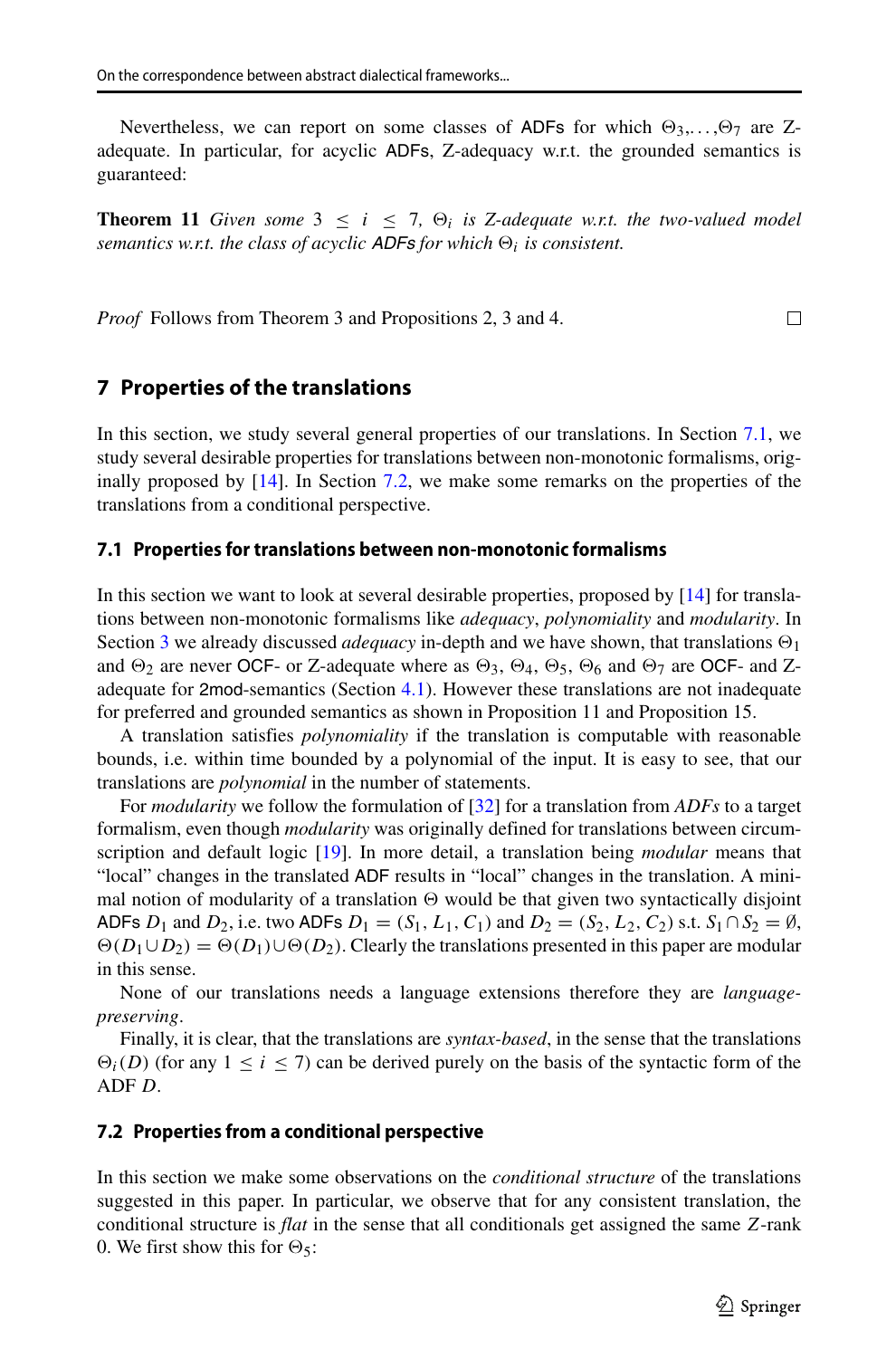**Proposition 17**  $\Theta_5(D) = (\Theta_5(D))_0$  *for any ADF D for which 2mod*(*D*)  $\neq \emptyset$ *.* 

*Proof* We show that there is an  $\omega \in \Omega(S)$  s.t. for every  $\delta \in \Theta_5(D)$ ,  $\omega(\delta) = 1$ . Indeed, consider some  $\omega \in \text{2mod}(D)$ . Then since  $\omega \models C_s \equiv s$  for any  $s \in S$ , we immediately see that for any  $(s \equiv C_s | \top) \in \Theta_5(D)$ ,  $\omega \models \top \wedge C_s \equiv s$ . Since  $\Theta_5(D) = \{(s \equiv C_s | \top) | s \in S\}$ , this concludes the proof.

A similar result has already been shown in Theorem 5 for  $\Theta_i$  for any 3  $\leq i \leq 7$  for which  $\Theta_i(D)$  is consistent. We summarize these results in the following corollary:

**Corollary 4** *For any*  $3 \le i \le 7$ *, if*  $\Theta_i(D)$  *is consistent*  $\Theta_i(D) = (\Theta_i(D))_0$ *.* 

# <span id="page-21-0"></span>**8 Related works**

Our aim in this paper is to lay foundations of integrative techniques for argumentative and conditional reasoning. There are previous works, which have similar aims or are otherwise related to this endeavour. We will discuss those in the following.

First, there is huge body of work on *structured argumentation* (see e. g. [\[3\]](#page-23-14)). In these approaches, arguments are constructed on the basis of a knowledge base possibly consisting of conditionals. An attack relation between these arguments is constructed based on some syntactic criteria. Acceptable arguments are then identified by applying argumentation semantics to the resulting argumentation frameworks. Thus, even though structured argumentation syntactically uses conditional knowledge bases, it relies semantically on formal argumentation.

There have been some attempts to bridge the gap between specific structured argumentation formalisms and conditional reasoning. For example, in [\[21\]](#page-23-3) conditional reasoning based on system  $Z$  [\[13\]](#page-23-5) and DeLP [\[12\]](#page-23-15) are combined in a novel way. Roughly, the paper provides a novel semantics for DeLP by borrowing concepts from system Z that allows using *plausibility* as a criterion for comparing the strength of arguments and counterarguments. Our approach differs both in goal (we investigate the correspondence between argumentation and conditional logics instead of integrating insights from the latter into the former) and generality (DeLP is specific and arguably rather peculiar argumentation formalism whereas ADFs are the most general formalism around).

Several works investigate postulates for nonmonotonic reasoning known from conditional logics [\[23\]](#page-23-8) for specific structured argumentation formalisms, such as assumptionbased argumentation  $[1, 8, 16, 18]$  $[1, 8, 16, 18]$  $[1, 8, 16, 18]$  $[1, 8, 16, 18]$  $[1, 8, 16, 18]$  $[1, 8, 16, 18]$  $[1, 8, 16, 18]$  and ASPIC<sup>+</sup>  $[25]$ . These works revealed gaps between nonmonotonic reasoning and argumentation which we try to bridge in this paper.

Besnard et al. [\[4\]](#page-23-21) develop a structured argumentation approach where general conditional logic is used as the base knowledge representation formalism. Their framework is constructed in a similar fashion as the deductive argumentation approach [\[5\]](#page-23-22) but they also provide with *conditional contrariety* a new conflict relation for arguments, based on conditional logical terms. Even though insights from conditional logics are used in that paper, this approach stays well within the paradigm of structured argumentation. In [\[35\]](#page-24-6) a new semantics for abstract argumentation is presented, which is also rooted in conditional logical terms. In more detail, a ranking interpretation is provided for extensions of arguments instantiated by strict and defeasible rules by using conditional ranking semantics. Thus, Weydert presupposes a conditional knowledge base that is used to contruct an argumentation framework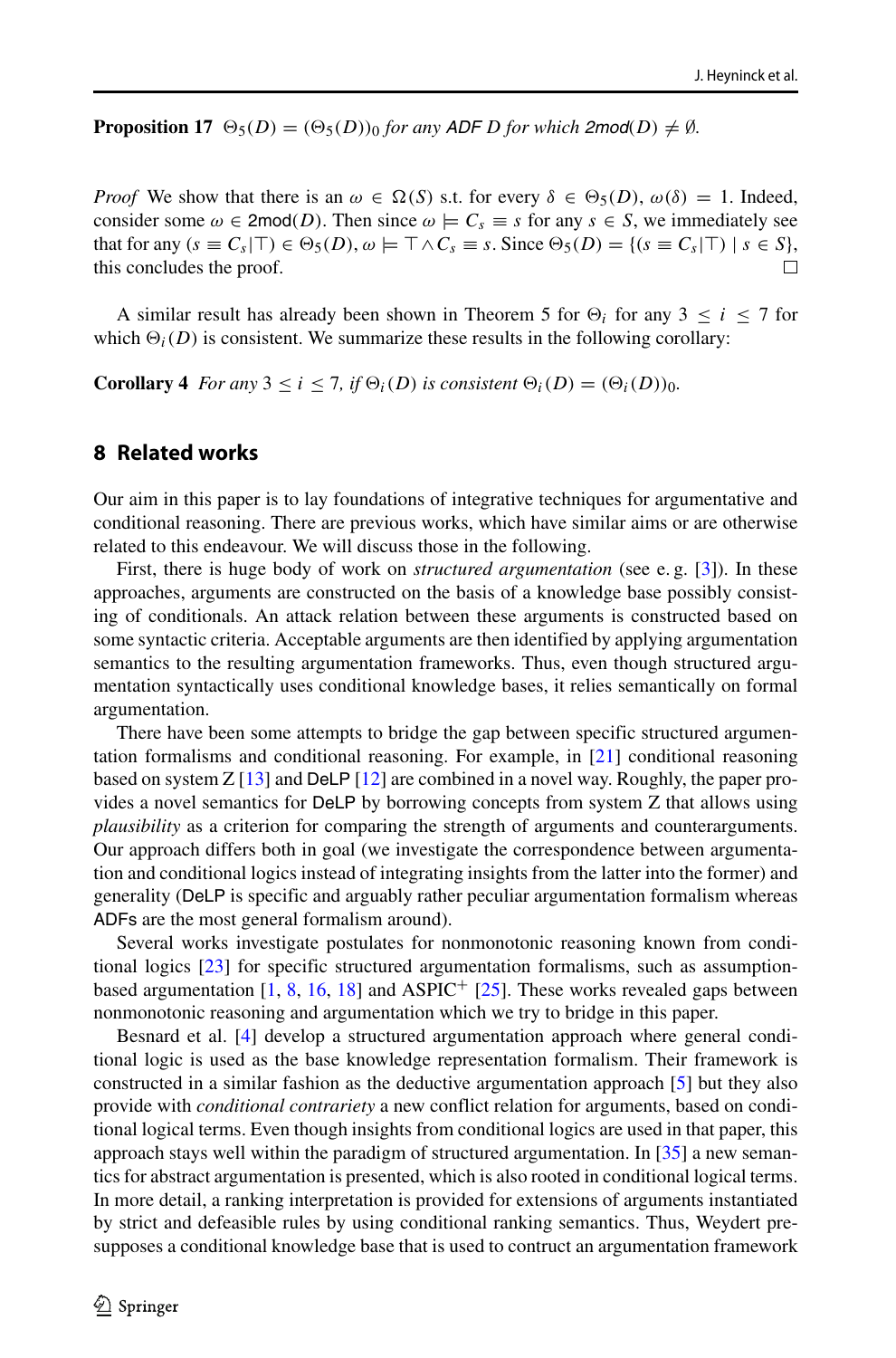whereas we investigate what are sensible translations of ADFs into conditional knowledge bases. In [\[33\]](#page-24-7) Strass presents a translation from an ASPIC-style defeasible logic theory to ADFs. While actually Strass embeds one argumentative formalism (the ASPIC-style theory) into another argumentative formalism (ADFs) and shows how the latter can simulate the former, the process of embedding is similar to our approach.

# <span id="page-22-0"></span>**9 Conclusion**

In this paper we investigated the correspondence between abstract dialectical frameworks and conditional logics based on the syntactic similarities between the two frameworks. We have investigated seven different translations from ADFs into conditional logics and were able to show the OCF- and Z-adequacy of five of these translations under the two-valued semantics. Furthermore, we have shown that for certain classes of ADFs, these results carry on to the preferred and stable semantics, whereas for the grounded semantics there is a signifcant difference between the semantics of ADFs and conditional logics. Furthermore we have shown several desirable properties of these translations.

Since this paper investigates connections between two highl-level formalisms implementing the basic nature of two fields which have co-existed peacefully but largely independent of each-other for at least 25 years, it sheds important light on the exact relationship between these two fields by showing precisely where these two formalisms behave similarly and where these approaches are actually different. As such, this paper provides a foundation for cross-fertilization between the two fields as well as a justification for the adaption of ideas from conditional reasoning into ADFs. For example, in view of the OCF- and Z-adequacy of five of the presented translations with respect to the two-valued semantics, we can look at other inference relations for CL (e.g. c-representations [\[20\]](#page-23-10), lexicographic closure [\[24\]](#page-23-23) or disjunctive rational entailment [\[6\]](#page-23-24)) and compare these with  $\uparrow$ <sup>1</sup><sub>2mod</sub>. On the other hand, our results showed that for preferred, stable and grounded semantics in general, the translations are neither OCF- nor Z-adequate. This can be used as a justification for incorporating ideas from conditional reasoning into argumentative formalisms. For example, one might extend ADFs to allow for conditional acceptance conditions (e.g. " if  $\phi$  then normally *s* is accepted if and only if  $C_s$  is accepted"). Furthermore, in view of the findings in Section [7.2,](#page-20-2) we plan to take the investigation of the correspondences between ADFs and conditional logics beyond the level of beliefs (i.e. beyond *κ(*0*)*). We plan to do this by defining conditional derivations in ADFs based on the Ramsey-test [\[29\]](#page-24-8), which says that a conditional  $(\phi | \psi)$  is valid in a context if  $\phi$  is believed after revision of the knowledge context by  $\psi$ . To model such conditionals, we will make use of work on revision of ADFs [\[26\]](#page-23-25).

**Acknowledgements** The research reported here was supported by the Deutsche Forschungsgemeinschaft under grant KE 1413/11-1. We thank the anonymous reviewers for helpful feedback on previous versions of this paper.

**Funding** Open Access funding enabled and organized by Projekt DEAL.

**Open Access** This article is licensed under a Creative Commons Attribution 4.0 International License, which permits use, sharing, adaptation, distribution and reproduction in any medium or format, as long as you give appropriate credit to the original author(s) and the source, provide a link to the Creative Commons licence, and indicate if changes were made. The images or other third party material in this article are included in the article's Creative Commons licence, unless indicated otherwise in a credit line to the material. If material is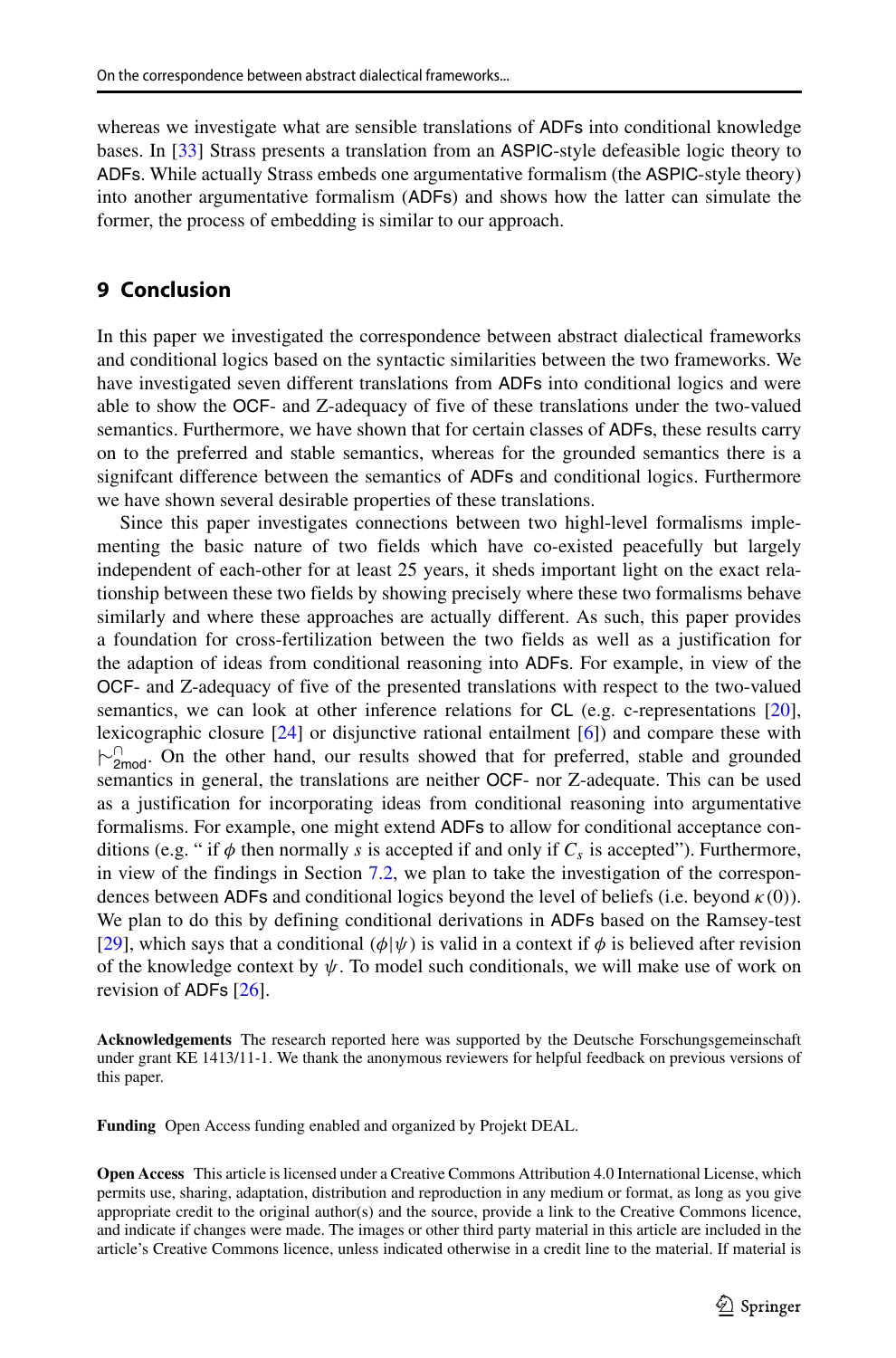not included in the article's Creative Commons licence and your intended use is not permitted by statutory regulation or exceeds the permitted use, you will need to obtain permission directly from the copyright holder. To view a copy of this licence, visit [http://creativecommons.org/licenses/by/4.0/.](http://creativecommons.org/licenses/by/4.0/)

# **References**

- <span id="page-23-16"></span>1. Arieli, O., Heyninck, J.: Prioritized simple contrapositive assumption-based frameworks. In: Proceedings of the 24th European Conference on Artificial Intelligence (ECAI20). IOS Press (2020). [http://www2.](http://www2.mta.ac.il/ oarieli/Papers/ecai20.pdf) [mta.ac.il/oarieli/Papers/ecai20.pdf](http://www2.mta.ac.il/ oarieli/Papers/ecai20.pdf)
- <span id="page-23-7"></span>2. Arlo-Costa, H.: The Logic of Conditionals. In: Zalta, E.N. (ed.) The Stanford Encyclopedia of Philosophy, Summer 2019 edn. Metaphysics Research Lab, Stanford University (2019)
- <span id="page-23-14"></span>3. Besnard, P., Garcia, A., Hunter, A., Modgil, S., Prakken, H., Simari, G., Toni, F.: Introduction to structured argumentation. Argument & Computation **5**(1), 1–4 (2014)
- <span id="page-23-21"></span>4. Besnard, P., Grégoire, E., Raddaoui, B.: A conditional logic-based argumentation framework. In: International Conference on Scalable Uncertainty Management, pp. 44–56. Springer (2013)
- <span id="page-23-22"></span>5. Besnard, P., Hunter, A.: Elements of Argumentation, vol. 47. MIT Press, Cambridge (2008)
- <span id="page-23-24"></span>6. Booth, R., Varzinczak, I.: Towards conditional inference under disjunctive rationality. In: NMR 2020 Workshop Notes, p. 37 (2020)
- <span id="page-23-4"></span>7. Brewka, G., Strass, H., Ellmauthaler, S., Wallner, J.P., Woltran, S.: Abstract dialectical frameworks revisited. In: ICJAI (2013)
- <span id="page-23-17"></span>8. Cyras, K., Toni, F.: Non-monotonic inference properties for assumption-based argumentation. In: TAFA, pp. 92–111. Springer (2015)
- <span id="page-23-11"></span>9. Diller, M., Zafarghandi, A., Linsbichler, T., Woltran, S.: Investigating subclasses of abstract dialectical frameworks. Argument & Computation, pp. 1–29. <https://doi.org/10.3233/AAC-190481> (2020)
- <span id="page-23-0"></span>10. Dung, P.M.: On the acceptability of arguments and its fundamental role in nonmonotonic reasoning, logic programming and n-person games. AI **77**, 321–358 (1995)
- <span id="page-23-9"></span>11. de Finetti, B.: Theory of probability (2 vols.) (1974)
- <span id="page-23-15"></span>12. Garc´ıa, A.J., Simari, G.R.: Defeasible logic programming: an argumentative approach. TPLP **4**(1+ 2), 95–138 (2004)
- <span id="page-23-5"></span>13. Goldszmidt, M., Pearl, J.: Qualitative probabilities for default reasoning, belief revision, and causal modeling. AI **84**(1-2), 57–112 (1996)
- <span id="page-23-12"></span>14. Gottlob, G.: The power of beliefs or translating default logic into standard autoepistemic logic. In: Foundations of Knowledge Representation and Reasoning, pp. 133–144. Springer (1994)
- <span id="page-23-1"></span>15. Heyninck, J.: Relations between assumption-based approaches in non-monotonic logic and formal argumentation. Journal of Applied Logics **6**(2), 317–357 (2019)
- <span id="page-23-18"></span>16. Heyninck, J., Arieli, O.: Simple contrapositive assumption-based argumentation frameworks. Int. J. Approx. Reason. **121**, 103–124 (2020)
- <span id="page-23-2"></span>17. Heyninck, J.: Straßer, C.: Relations between Assumption-Based Approaches in Nonmonotonic Logic and Formal Argumentation. In: 16Th International Workshop on Non-Monotonic Reasoning, P. 65 (2016)
- <span id="page-23-19"></span>18. Heyninck, J., Straßer, C.: A comparative study of assumption-based approaches to reasoning with priorities. In: Second Chinese Conference on Logic and Argumentation (2018)
- <span id="page-23-13"></span>19. Imielinski, T.: Results on translating defaults to circumscription. Artif. Intell. **32**(1), 131–146 (1987)
- <span id="page-23-10"></span>20. Kern-Isberner, G.: Conditionals in Nonmonotonic Reasoning and Belief Revision: Considering Conditionals as Agents. Springer, Berlin (2001)
- <span id="page-23-3"></span>21. Kern-Isberner, G., Simari, G.R.: A default logical semantics for defeasible argumentation. In: FLAIRS 24 (2011)
- <span id="page-23-6"></span>22. Kern-Isberner, G., Thimm, M.: Towards conditional logic semantics for abstract dialectical frameworks. In: Others, C.C. (ed.) Argumentation-Based Proofs of Endearment, Tributes, vol. 37. College Publications (2018)
- <span id="page-23-8"></span>23. Kraus, S., Lehmann, D., Magidor, M.: Nonmonotonic reasoning, preferential models and cumulative logics. AI **44**(1-2), 167–207 (1990)
- <span id="page-23-23"></span>24. Lehmann, D., Magidor, M.: What does a conditional knowledge base entail? AI **55**(1), 1–60 (1992)
- <span id="page-23-20"></span>25. Li, Z., Oren, N., Parsons, S.: On the links between argumentation-based reasoning and nonmonotonic reasoning. In: TAFA, pp. 67–85. Springer (2017)
- <span id="page-23-25"></span>26. Linsbichler, T., Woltran, S.: Revision of abstract dialectical frameworks: preliminary report. In: First International Workshop on Argumentation in Logic Programming and Non-Monotonic Reasoning, Arg-LPNMR 2016 (2016)